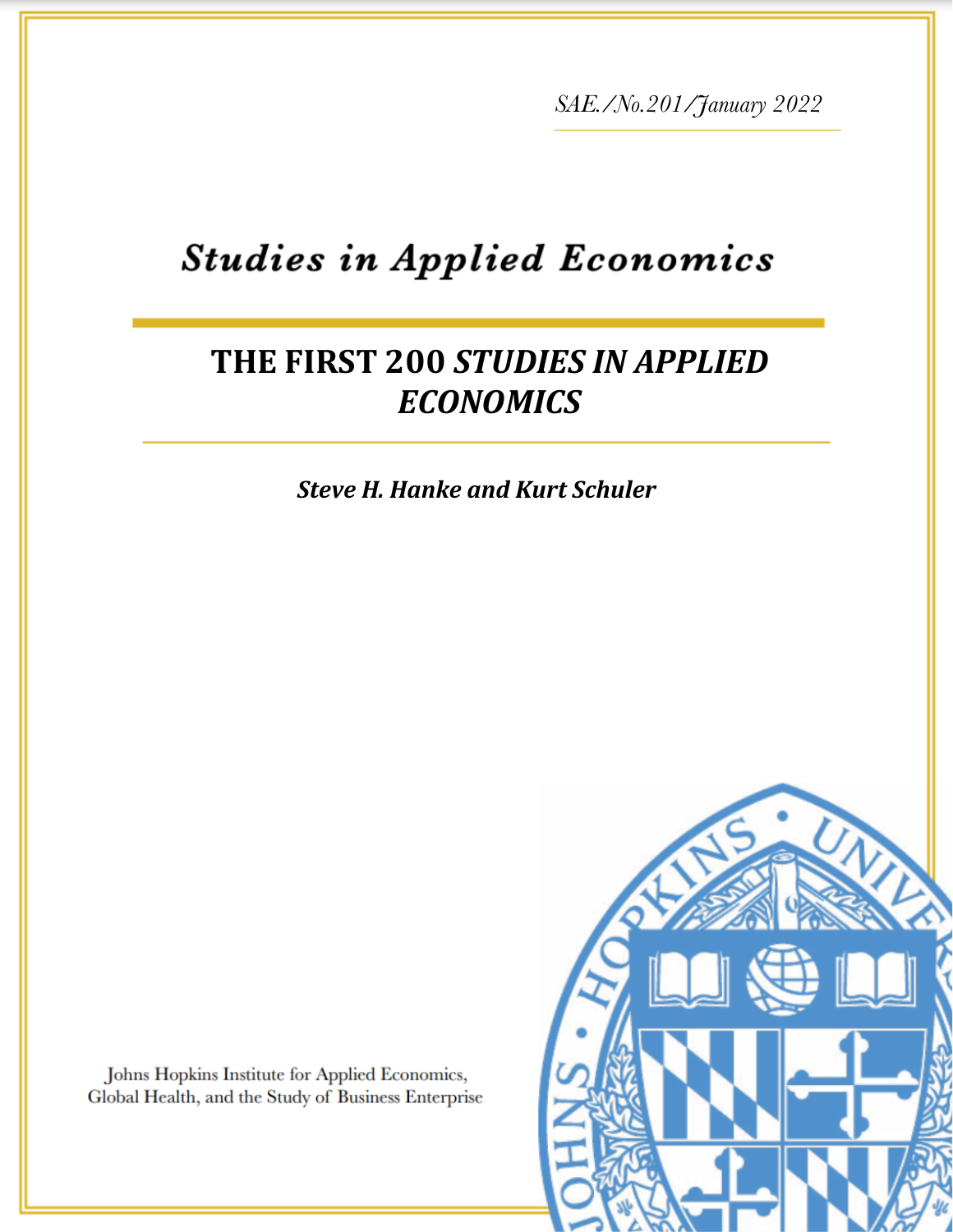## **The First 200** *Studies in Applied Economics*

By Steve H. Hanke and Kurt Schuler

#### **About the Series**

The *Studies in Applied Economics* series is under the general direction of Professor Steve H. Hanke, Founder and Co-Director of the Johns Hopkins Institute for Applied Economics, Global Health, and the Study of Business Enterprise (hanke@jhu.edu). The authors are mainly students at The Johns Hopkins University in Baltimore.

#### **About the Authors**

Steve H. Hanke is a Professor of Applied Economics, Founder & Co-Director of The Johns Hopkins Institute for Applied Economics, Global Health, and the Study of Business Enterprise, and editor of the *Studies in Applied Economics* series. He is a Senior Fellow and Director of the Troubled Currencies Project at the Cato Institute, a contributor at National Review, a well-known currency reformer, and a currency and commodity trader. Prof. Hanke served on President Reagan's Council of Economic Advisers, has been an adviser to five foreign heads of state and five foreign cabinet ministers, and held a cabinet-level rank in both Lithuania and Montenegro. He has been awarded seven honorary doctorate degrees and is an Honorary Professor at four foreign institutions. He was President of Toronto Trust Argentina in Buenos Aires in 1995, when it was the world's best-performing mutual fund. Currently, he serves as Chairman of the Supervisory Board of Advanced Metallurgical Group N.V. in Amsterdam. In 1998, he was named one of the twenty-five most influential people in the world by World Trade Magazine. In 2020, Prof. Hanke was named a Knight of the Order of the Flag

Kurt Schuler, long ago a postdoctoral fellow at Johns Hopkins University, is Senior Fellow in Financial History at the Center for Financial Stability in New York City and has been an adviser on many of the papers in the series.

#### **Abstract**

The *Studies in Applied Economics* working paper series began as a way to disseminate research by Steve Hanke's undergraduate students that deserved wider notice. The series broadened to include work by established scholars and practitioners. We use the landmark of 200 papers to review what the series has achieved and what we have learned about guiding bright undergraduate students in doing original scholarly research.

#### **Acknowledgements**

We thank the many writers who have provided the papers in the *Studies in Applied Economics Series,* and the Johns Hopkins University students who have done proofreading, formatting, and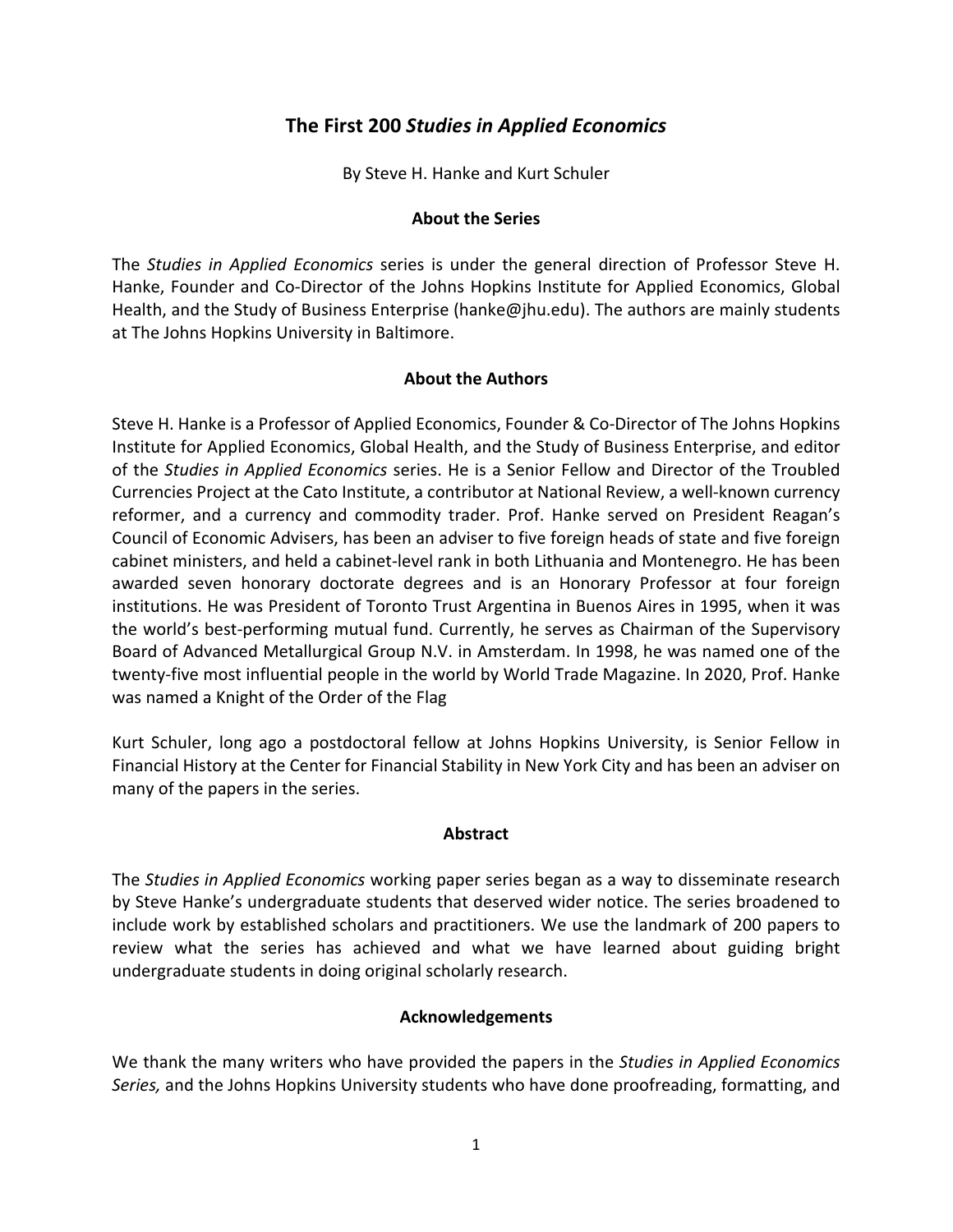website work to make the papers presentable and readily available. In addition, we thank Christopher Arena for his edits and comments on working paper no. 201.

**Keywords:** economics, writing, students **JEL codes:** A22, A30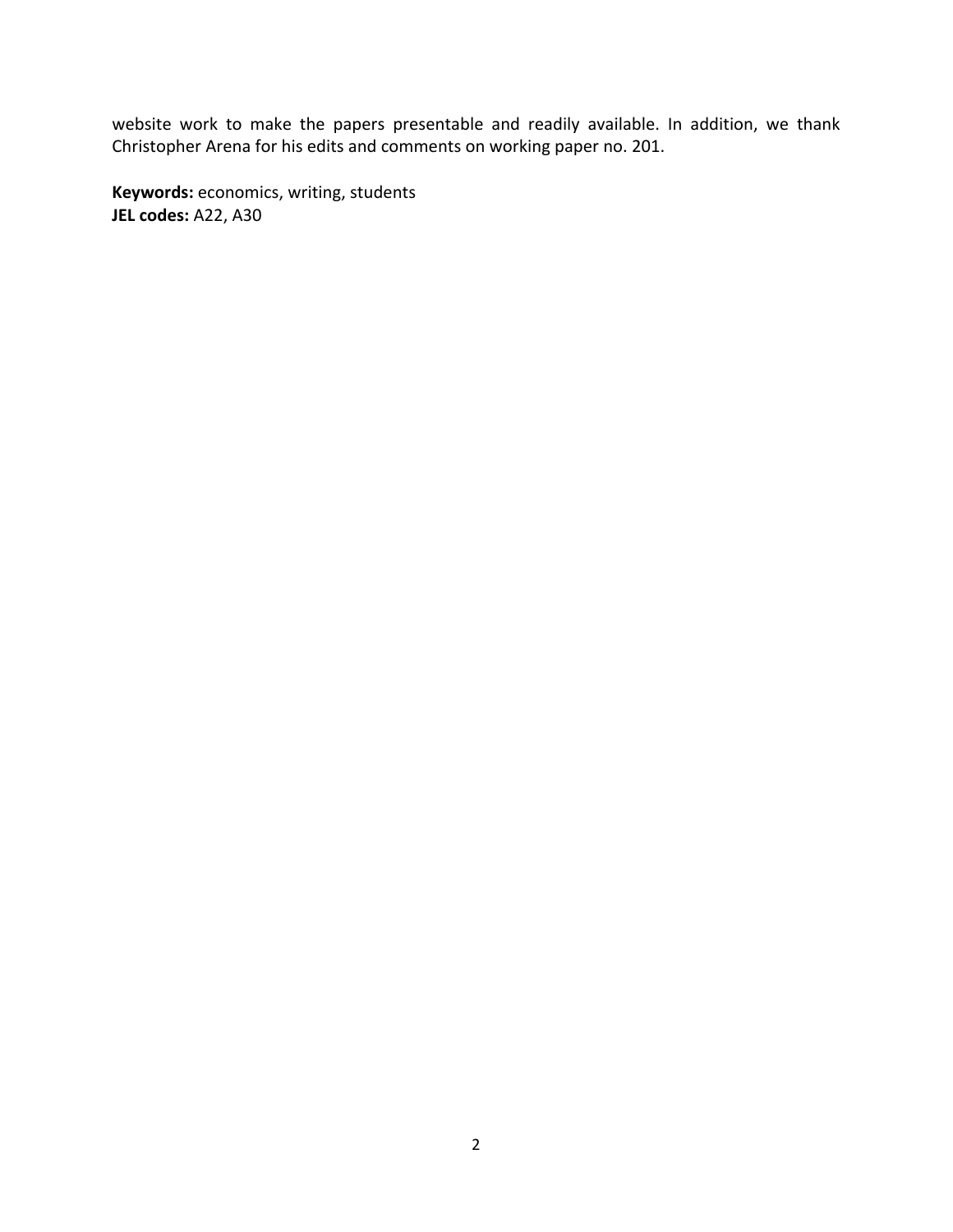### **The First 200** *Studies in Applied Economics*

The *Studies in Applied Economics* working paper series began as a way to give Steve Hanke's undergraduate students at Johns Hopkins University a way to make widely available their papers containing elements of original research. It has since broadened to include papers by established scholars as well. The landmark of 200 papers in the series in a little less than a decade prompts us to take a look back, reflect on the content of the series, and offer some suggestions to anyone thinking of establishing a similar series.

For us, working paper no. 200 is particularly notable since Professor Lars Jonung, who is a coauthor, wrote two books with us in the early 1990s*: Monetary Reform for a Free Estonia* (1992) and *Russian Currency and Finance: A Currency Board Approach to Reform* (1993). *Monetary Reform for a Free Estonia,* which was published in English and Estonian*,* ultimately led to the establishment of Estonia's currency board in June of 1992.

#### **Origins**

In the 1990s, we wrote extensively on currency boards, including books, monographs, journal articles, and newspaper articles. Our work focused on proposals to establish currency boards in various countries—including several where they were later established—but included some historical work. In the next decade, interest in the subject by other economists and the public slackened, and we wrote much less on it. We saw, however, that nobody else was likely to pursue long-term study of the subject. In particular, other economists were disinclined to study the history of currency boards, both because of the temporal provincialism common in economics and because of lack of access to primary source material, much of which was available in quantity only in London and Washington (especially at the Library of Congress, but also at the Research Library of the Board of Governors of the Federal Reserve System and the Joint Library of the International Monetary Fund and World Bank).

A bright undergraduate, Nicholas Krus, began working with us to collect and catalog primary source material on currency boards, captured in digital photographs. The research skills he developed and his great industriousness enabled him to collect thousands of pages of material. One of the earliest working papers was a guide to the material Krus collected, supplemented by collections by other students and Schuler (working paper no. 7). At the same time, we were working with other students to fill other gaps in work about the history of currency boards. Schuler had the idea of using Hanke's *Problems in Applied Economics* course as a workshop for original research on currency boards and other topics for students interested in such research. Hanke had the idea of issuing student papers of publishable quality in a working paper series to make the results widely available.

The publisher for the working paper series is the Institute for Applied Economics, Global Health, and the Study of Business Enterprise. Hanke and Louis Galambos, a professor history at Johns Hopkins, started the Institute as a vehicle for high-quality academic research at the Johns Hopkins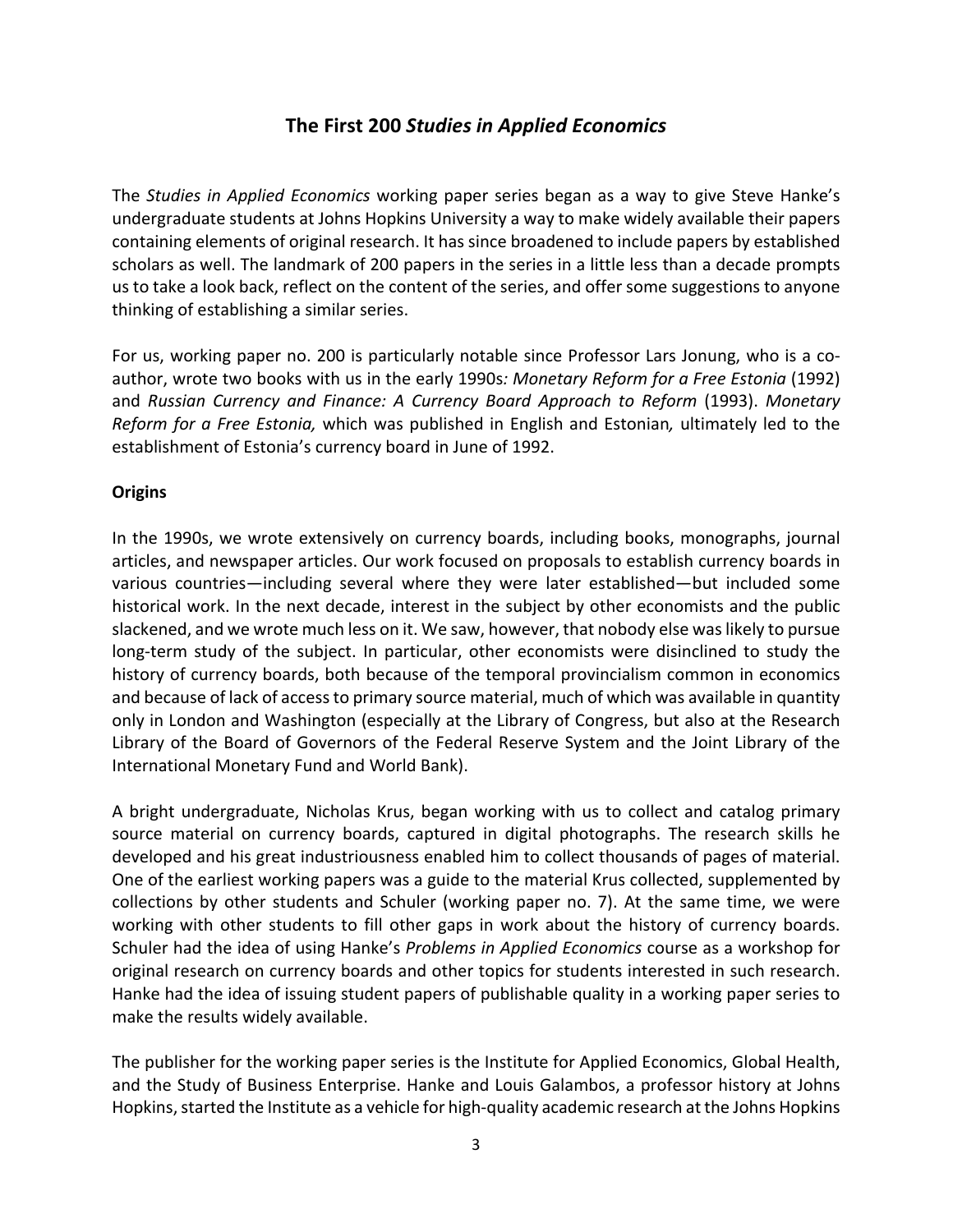University. The publication of the 200<sup>th</sup> paper in *the Studies in Applied Economics* series is just one piece of important evidence that the founders' vision has been satisfied.

Kurt Schuler has participated informally from the beginning of the series as an adviser and reader of papers because students have worked on many projects that have interested him and that he would not have been able to complete so quickly by himself. He has suggested topics for more than half of the papers that undergraduates have written, including some of the papers by undergraduates who are not affiliated with Johns Hopkins.

#### **Procedures**

The working papers written by students were the original reason for the existence of *the Studies in Applied Economics* series, so it is appropriate to start by discussing them. Summer students from other universities who were interested in working with Hanke have written a few of the papers, but most were written by students who have taken his course "Problems in Applied Economics." Hanke runs the course year-round, including during the summer. The course is an upper-level undergraduate course, but Hanke admits promising sophomores and sometimes even freshman.

"Problems in Applied Economics" is a prerequisite for another of Hanke's courses, "Applied Economics and Finance," which deals with the nuts and bolts of company valuation through the application of Hanke's unique probabilistic approach for security analysis. The course sequence is well known on the Johns Hopkins campus for providing students who take it with virtually guaranteed prospects of landing entry-level jobs with leading firms in finance and consulting. Majors in applied mathematics and statistics and economics are the most common for Hanke's students, but he has also had many students with degrees in other disciplines offered by the Krieger School of Arts and Sciences, Whiting School of Engineering, Bloomberg School of Public Health, and Johns Hopkins Medical School.

Each week, Hanke delivers a lecture to his class, followed by a class-wide discussion. The focus of these lectures is money, banking, and exchange rates. More recently, John Greenwood, Chief Economist at Invesco in London, and Denis McHugh, Chief Risk Officer at the Bank of Montreal, have joined Hanke each week to give lectures to the class and work on projects with the students. Both Greenwood and McHugh are Fellows at the Johns Hopkins Institute for Applied Economics, Global Health, and the Study of Business Enterprise. The course has also had many distinguished visitors participate. Perhaps most notable is Jacques de Larosière, former managing director of the IMF, former governor of the Banque de France, and former president of the European Bank for Reconstruction and Development. Former students and other distinguished members of the finance and economics community have also delivered lectures on an ad hoc basis: they include, among others, John Dills, Roger Farley, Dr. Hesam Motlagh, Dr. Stephen J.K. Walters, Christopher Wood, and Dr. David Yu. Schuler has frequently participated informally in periodic sessions to advise students on techniques for effective research and writing.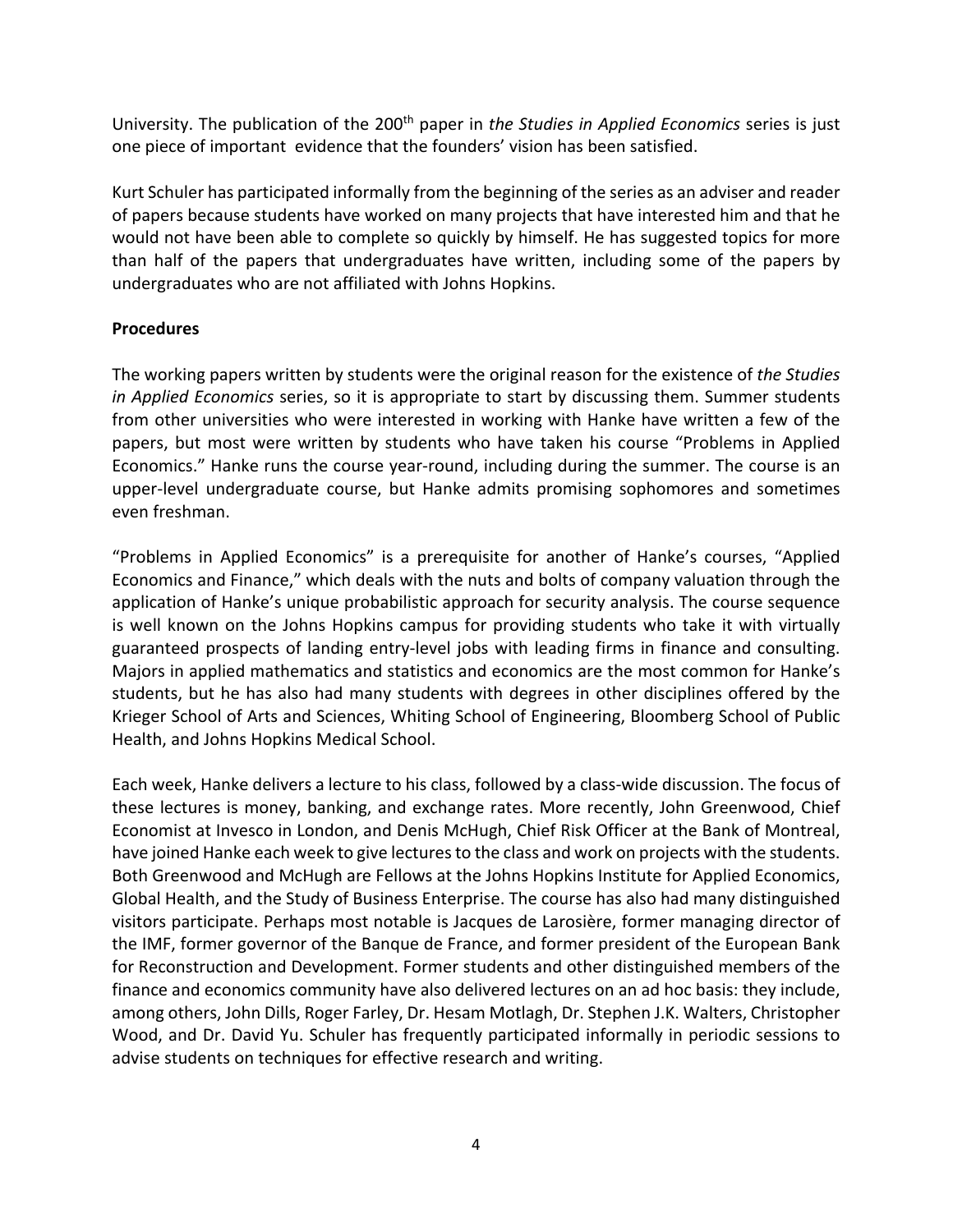"Problems in Applied Economics" has a dual focus. One focus is getting students to understand markets, especially financial markets. Students work on various continuing research efforts, such as updating exchange rate data for Hanke's Troubled Currencies Project, and topics of recent news cycles, such as El Salvador's Bitcoin law and its implementation in mid and late 2021. Most of that research is conducted online in current news sources or databases, and the writing consists of short memos that emphasize summarization and concision over showing all the steps involved in reaching a conclusion.

The other focus of the course is developing students' ability to do research and to write. Some students concentrate exclusively on researching and writing connected with current markets. Their research is mostly online and their writing is mostly short memos to Hanke. Students who also want experience with library research and longer-form writing where they have to show their reasoning and data collection in detail opt for a research paper; they may also do a bit of memo research and writing. The typical expected length of the research papers is 15-25 pages, plus supporting data files if necessary. Most papers are single-authored, but a large minority that involve projects requiring too much time for a single student to complete in a semester have two or occasionally three authors. The class as a whole is up to 31 students, and the highest number of students working on research papers during a semester has been nine or ten, resulting in six working papers.

Students receive frequent guidance at every stage. Usually, we are the ones who suggest a list of possible paper topics for students, then we ask students for their first-, second-, and third-choice topics. So far, to our recollection, nobody has had to settle for a third-choice topic. Occasionally students either suggest a topic themselves or have a skill they would like to use in writing the paper and develop an idea jointly with us. For instance, a student who was fluent in Hungarian wondered if there was a way to use her knowledge of the language in research. Hyperinflation is one of Hanke's interests, and Hungary had the worst hyperinflation in history after World War II. A number of scholarly articles have been written about the hyperinflation, but there was little about developments in the real economy. The student found narrative accounts and data sources from the period in English and Hungarian for a working paper (no. 42).

Students receive an extensive 82-page manual dubbed the "Bullpen Survival Guide" to introduce them to financial markets and the skills they will need for "Problems in Applied Economics." The guide contains information about writing memos and writing working papers. The Bullpen, also known as "Hanke's Atelier," is the nickname for the classroom near Hanke's office where the class meets and where students are expected to be during some other hours of the week to be on call for their work on current markets. The name "Hanke's Atelier" comes from Raphael's famous workshop (see working paper no. 35). Students are first engaged as "apprentices" in research. Some reach the level of "journeyman." Even fewer, often after graduation, reach the level of "master."

The semester for undergraduates at Johns Hopkins is usually fifteen weeks long. A typical schedule is to review possible topics with students on week 1, to decide on topics on week 2, have a page with a summary paragraph and outline by week 3, start library research by week 4,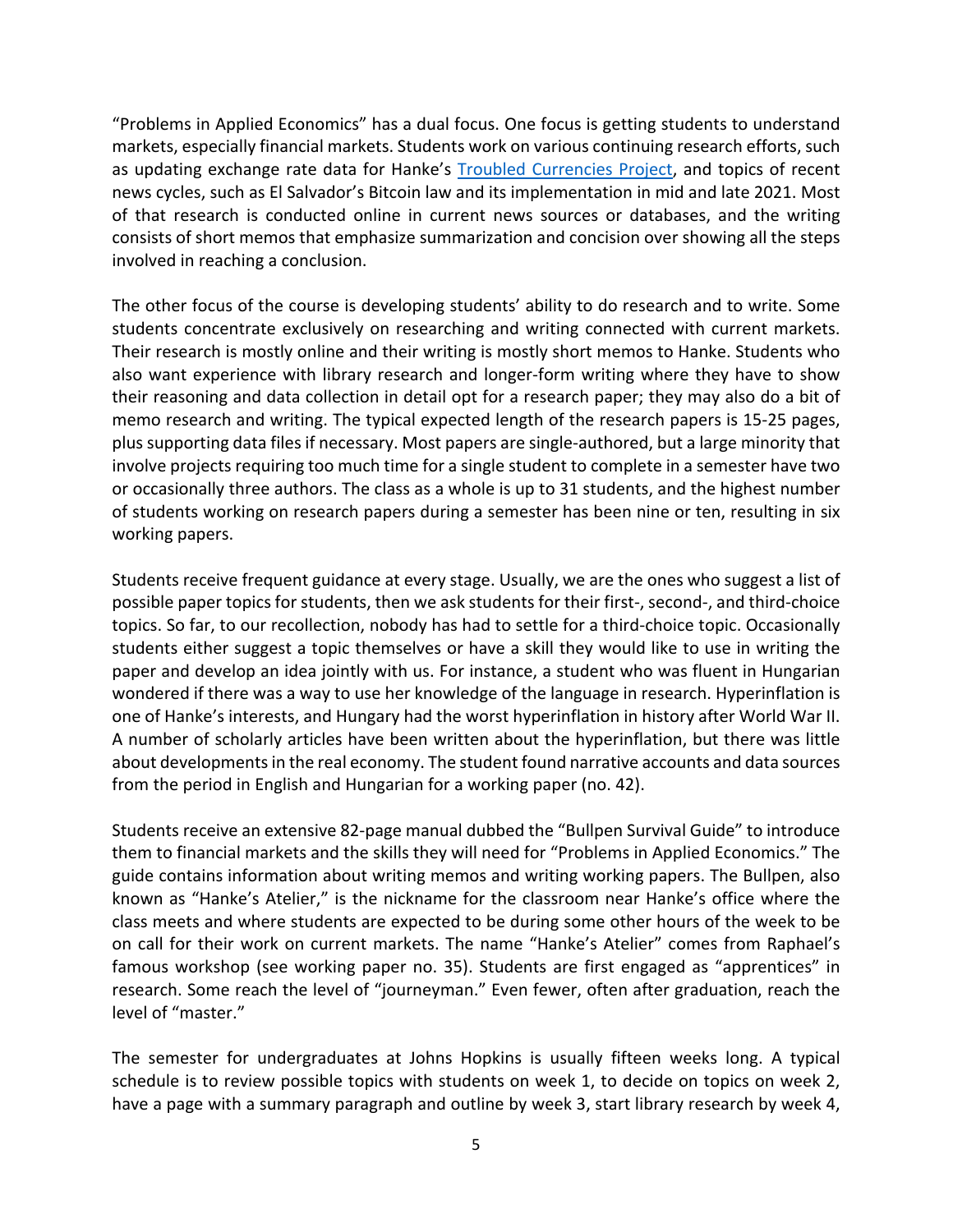have a first draft by week 11, a second draft by week 13, and a final draft by week 15. The first and second drafts receive extensive comments, while the third draft is usually just to clean up details of grammar and presentation. Occasionally a fourth draft is necessary to make a few further changes to make the paper presentable for publication as a working paper rather than submission as a class paper.

Besides having a large library itself, the Homewood campus of Johns Hopkins is within commuting distance of the world's largest library, the Library of Congress in Washington, D.C. Many student research projects have taken advantage of the Library of Congress, which contains numerous books and periodicals not yet digitized and available nowhere else in the United States. Schuler, who lives closer to the library than Hanke, usually gives students a short introduction to research at the library, and then students spend one or two days collecting source material for themselves and fellow students. The Library of Congress is a closed-stack library that only allows readers to use physical media onsite. Digital photography makes it possible for students to collect hundreds or even thousands of pages of material and store it where they can have easy access to it, eliminating the practice necessary in Hanke's student days of making many visits to take notes of books that cannot be checked out and saving the money that students in Schuler's era spent on photocopying. We find that because of the ease of use of the Internet and the availability of many documents online, undergraduates today typically are not library savvy, either when it comes to finding books that are relevant but a little obscure or in terms of using subscription bibliographical databases that enable better-organized searches for sources than Google can offer.

Hanke's course has no exams, so grades depend on the quality of the paper and memos. We stress to students the importance of ending with a paper that is suitable for dissemination as a working paper of publishable quality. A working paper is useful to students as proof to prospective graduate schools or employers that they have been able to undertake and finish original research and present it intelligibly, whereas a university degree, even from a prestigious university, does not necessarily indicate any such ability. Many prospective employers do not expect employees to write long research papers, but they appreciate the papers as an indication of the ability to do in-depth research. Because the working papers also typically contain an element of novelty, in primary data collection or in the subject they treat, publication ensures that the results are available for other scholars to use.

Besides promoting good writing, we also stress transparency and replicability of data. All the noncopyrighted data that students use in the paper should be in an accompanying spreadsheet workbook, presented clearly. We find that some students have excellent writing skills gained in high school and college, but that almost none have excellent skills at presenting data in spreadsheets and making attractive graphs.

#### **Development**

Our starting point was the idea that undergraduates could, with appropriate guidance, produce nuggets of original research. Mostly, the originality of the research has been in collecting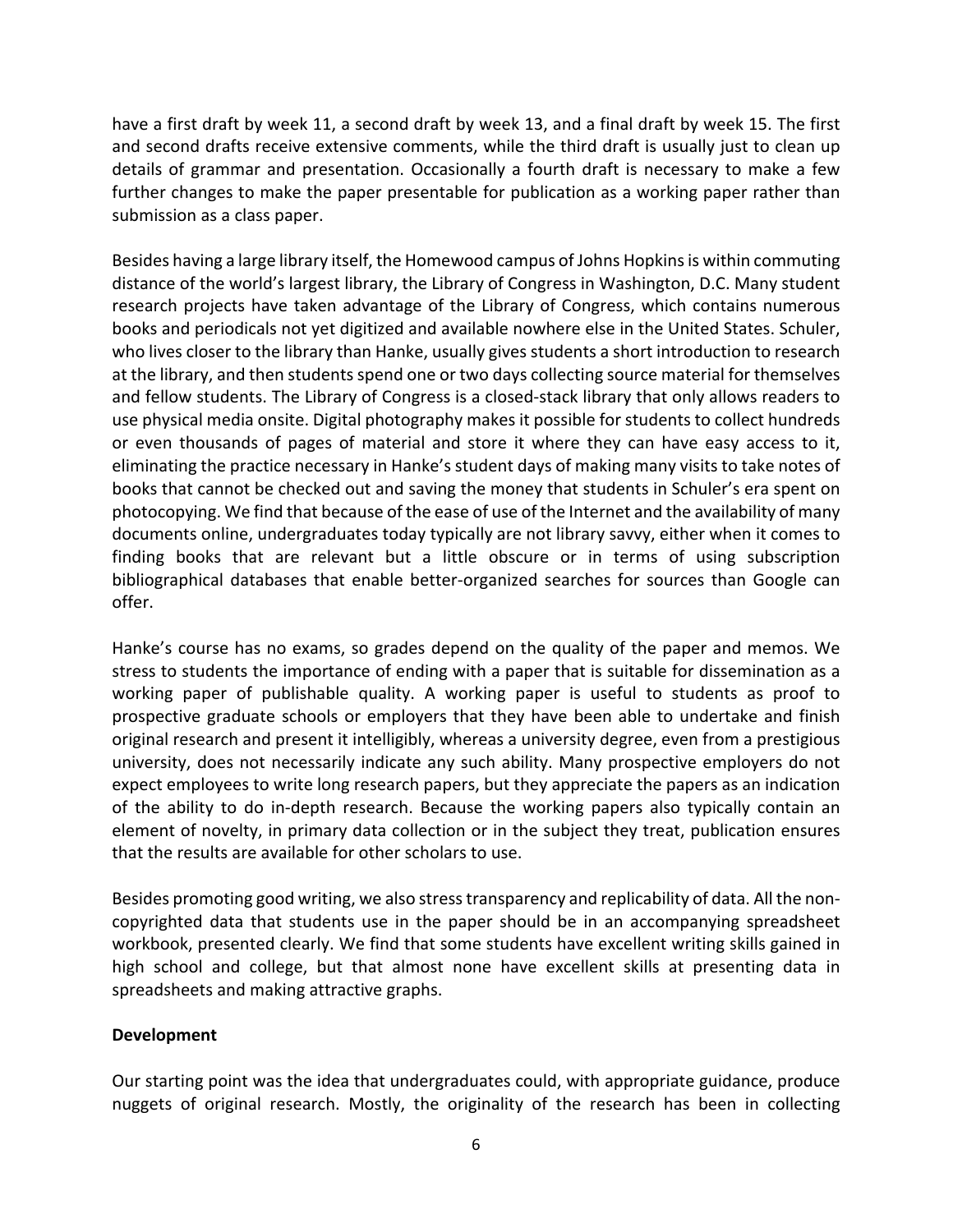previously scattered data and making them available for the first time in machine-readable form, as well as doing some categorization and basic analysis of the data to exercise students' quantitative and writing skills. There have, however, been papers whose originality consisted in applying an old idea to an unexplored adjacent subject or in generating data through surveys or journalistic-type inquiry rather than through collecting data. Because our interests extend to a range of topics other than currency boards where we have felt confident enough to guide student research, as time passed and student papers filled more and more of the holes in our knowledge of currency boards, students wrote more papers on other subjects.

As the series developed legs, we asked scholars and practitioners of economics who we knew were looking for an outlet to disseminate ideas if they would like to contribute. Notable contributors have included:

- Milton Friedman, Nobel laureate in economics, a classical liberal, leader of the Chicago School of economics, and pioneer in monetary economics.
- John G. Greenwood, chief economist at Invesco in London; fellow at the Johns Hopkins Institute for Applied Economics, Global Health, and the Study of Business Enterprise; and the father of Hong Kong's successful return to a currency board system in 1984.
- William A. Barnett, Oswald Distinguished Professor of Macroeconomics at the University of Kansas, director of the Advances in Monetary and Financial Measurement Program at the Center for Financial Stability in New York, and founder of the Society for Economic Measurement.
- William Rhodes, a longtime high-ranking officer at Citigroup and often the world's go-to negotiator for sovereign debt problems.
- Sir Roger Douglas, New Zealand's minister of finance in the mid 1980s and father of "Rogernomics," one of the most far-reaching economic reform packages that any advanced economy has ever adopted.
- James Gwartney, professor emeritus at Florida State University, former chief economist of the Joint Economic Committee of the U.S. Congress, the force behind the annual *Economic Freedom of the World* report, and author of a widely used economics textbook.
- Warren Coats, retired team leader of International Monetary Fund missions; fellow at the Johns Hopkins Institute for Applied Economics, Global Health, and the Study of Business Enterprise; and consultant in many economically troubled nations, including Afghanistan, Bosnia, Bulgaria, Iraq, and South Sudan.
- Jack Tatom, fellow at the Johns Hopkins Institute for Applied Economics, Global Health, and the Study of Business Enterprise; former chief U.S. Economist at UBS Asset Management; former executive director and head of country research at UBS in Zurich as well as lead economist for emerging market and developing countries; former assistant vice president and policy adviser at the Federal Reserve Bank of St. Louis; and one of the early pioneers in supply-side economics.
- Robert Hetzel, fellow at the Johns Hopkins Institute for Applied Economics, Global Health, and the Study of Business Enterprise; former senior economist and research advisor at the Federal Reserve Bank of Richmond; and a distinguished monetary economist.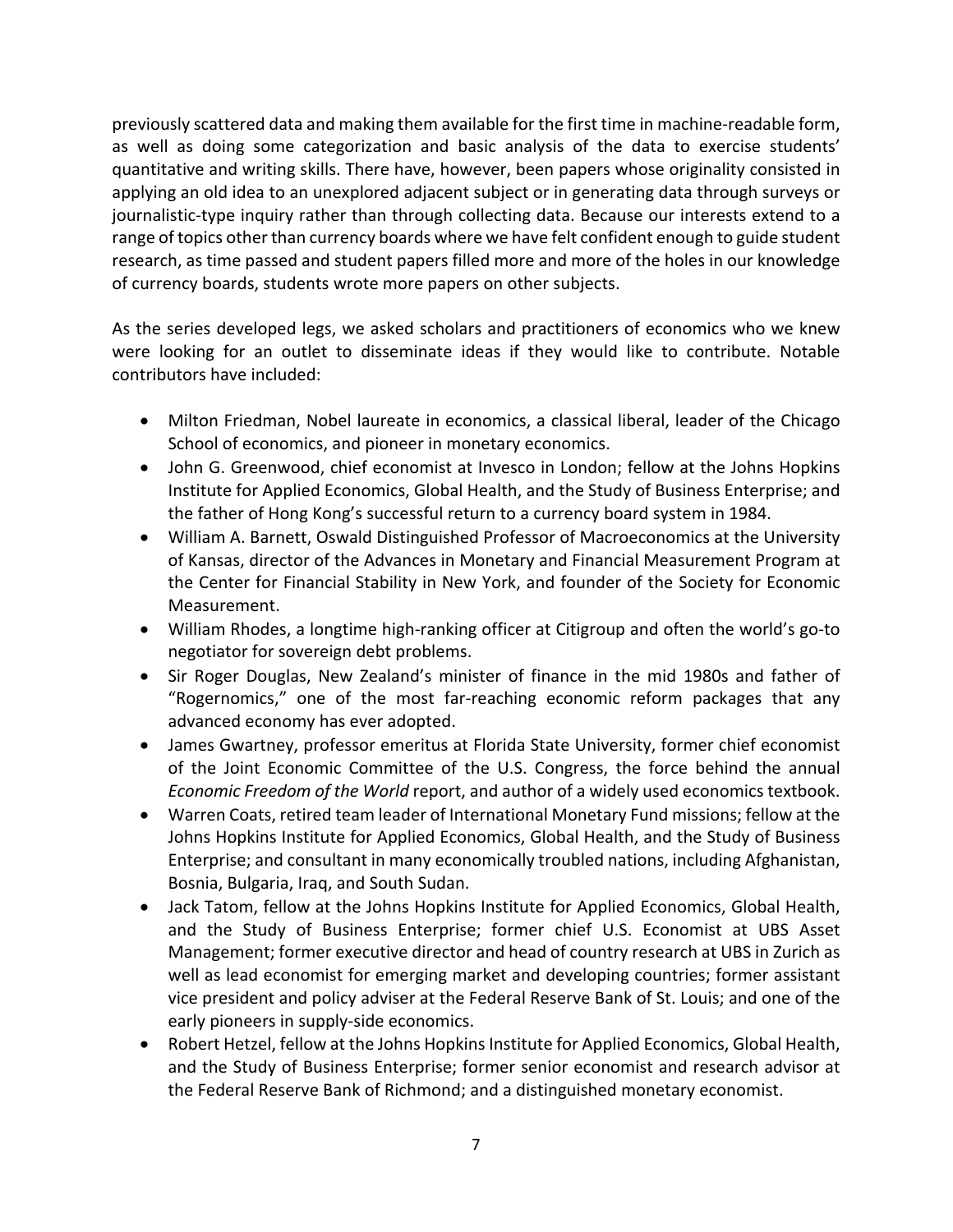- DeLisle Worrell, former Governor of the Central Bank of Barbados.
- Heinz Schimmelbusch, founder and CEO of Advanced Metallurgical Group, and former CEO of Metallgesellschaft.
- Juan Castañeda, director of the Institute of International Monetary Research and senior lecturer at the University of Buckingham.
- Pedro Schwartz, professor of economics at Universidad Camilo José Cela in Madrid and visiting professor at the Institute of International Monetary Research at the University of Buckingham, former president of the Mont Pelerin Society.
- Kevin Dowd, co-founder of the Eumaeus Project and professor of finance and economics at Durham University.
- David Yu, Senior ISTAT Certified Aviation Appraiser; fellow at the Johns Hopkins Institute for Applied Economics, Global Health and the Study of Business Enterprise; and professor of practice in finance at New York University Shanghai and Stern School.
- Ross H. McLeod, professor at Australian National University and longtime editor of the *Bulletin of Indonesian Economic Studies.*
- Todor Tanev, professor at the National Sofia University in Bulgaria, founding chair of Sofia University's Department of Political Science and Department of Public Administration, former Minister of Education and Science, and adviser to the prime minister of Bulgaria.
- Louis Galambos, co-founder and co-director of the Johns Hopkins Institute for Applied Economics, Global Health, and the Study of Business Enterprise; professor emeritus at Johns Hopkins University; editor of *The Papers of Dwight David Eisenhower;* and former editor of the *Journal of Economic History.*
- Christopher Culp, fellow at Johns Hopkins Institute for Applied Economics, Global Health, and the Study of Business Enterprise; senior advisor at Compass Lexecon; adjunct professor at the Swiss Finance Institute and the University of Bern; former adjunct faculty member at the University of Chicago's Booth School of Business; and one of the world's authorities on structured finance.
- Lars Jonung, professor emeritus in economics at Lund University in Sweden; served as chairperson of the Swedish Fiscal Policy Council 2012-13; research advisor at the European Commission 2000-2010; chief economic adviser to Swedish Prime Minister Carl Bildt in 1992-94.

The age distribution of authors is a barbell, concentrated at the one end among undergraduates and at the other end on those who like us are over 60. Authors have been as young as high school age in the case of one precocious researcher and have included a sprinkling of graduate students, recent Ph.D.s, Prof. Hanke's post-doctoral students, and mid-career economists or people in other disciplines who make use of economic reasoning. Most authors are from the United States, although there have been contributors from Argentina, Australia, Barbados, Bulgaria, China, Germany, New Zealand, Spain, Suriname, Uganda, and the United Kingdom. The internet has allowed the series to cast the net wide, and some papers have dropped in over the electronic transom.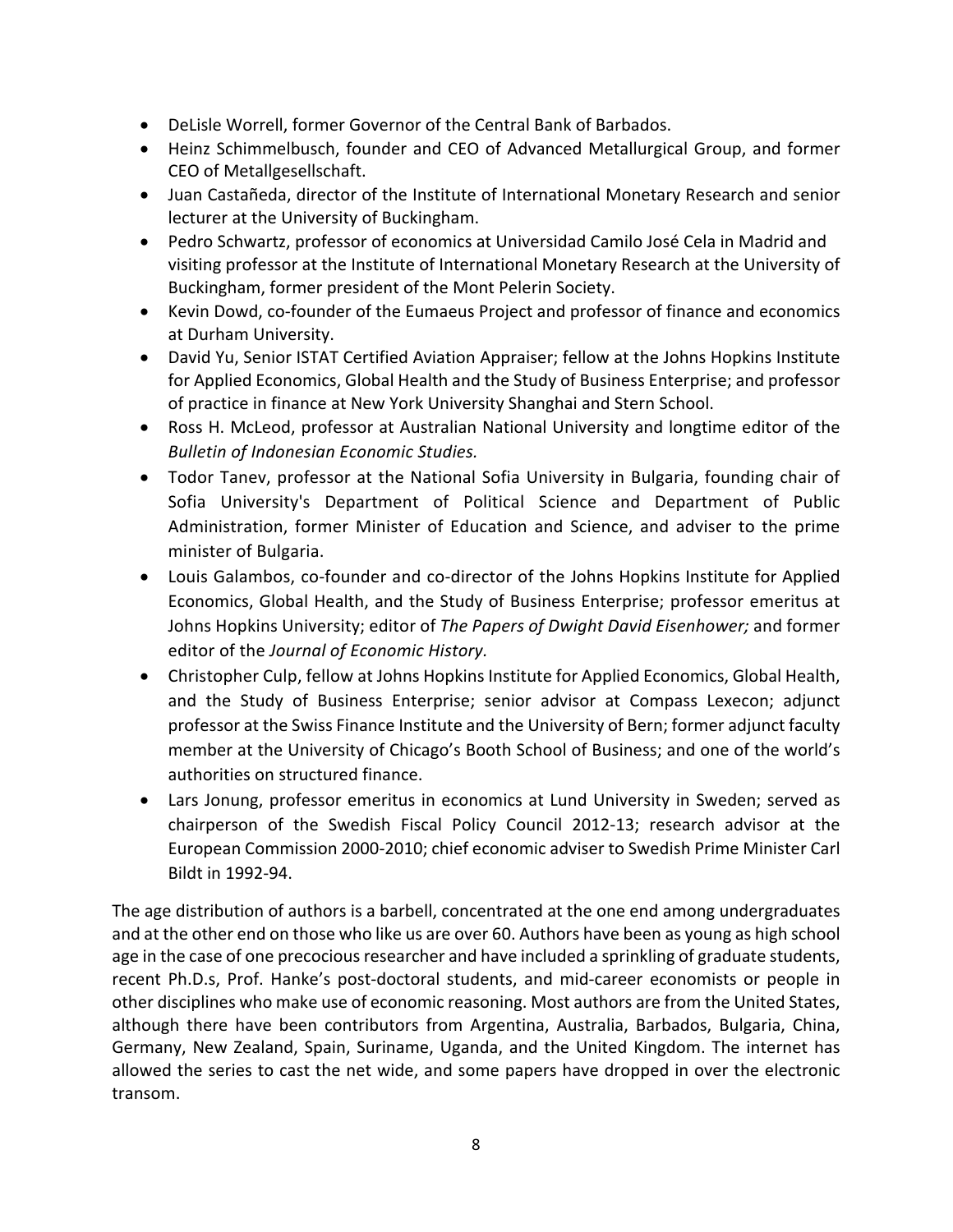#### **Topics**

The full name of the institute sponsoring the series contains references to economics, health, and business enterprise, and the *Studies in Applied Economics* have dealt with those topics and more.

The most common subject of the papers has been monetary economics, reflecting our strong interest in the subject. Within monetary economics, the greatest number of papers have concerned currency boards, again a topic that strongly interests us and about which we ourselves have contributed a number of the papers. There have also been many papers collecting and analyzing previously unavailable historical balance sheet data of monetary authorities other than currency boards, analyses of high inflations, and discussions of current issues in monetary theory and free banking.

A number of papers have dealt with health matters, including an extensive bibliography on universal health coverage (nos. 39-40) plus thoughts on liver donation (no. 111), bone marrow (no. 113), kidney donation (nos. 167, 173) and the Covid pandemic (nos. 151, 191).

Privatization and government contracting for projects have been occasional subjects. Topics have included water utilities in India, Baltimore, and Bulgaria (nos. 148, 149, 170, 195) and cost overruns in infrastructure projects (no. 161).

The success of the *Studies in Applied Economics* series led Hanke to create other working paper series: *Studies in Applied Finance,* since 2016, to issue academic analyses of securities by his undergraduate, graduate, and post-doctoral students; *Studies in Supply-Side Economics,* since 2017, to explore the potential for tax and regulatory policy changes to provide incentives for the increased production of goods and services, again written mostly by undergraduate students; and *American Capitalism,* since 2016, to explore the history of its subject, mainly by experienced scholars. These other series have been far less active than the *Studies in Applied Economics.*

#### **Achievements**

A number of the papers have been published in academic journals, and several have been published as monographs (such as no. 171). Since the students are not trying to receive tenure at a university, we do not emphasize journal publication. Journals are the tombstones rather than birth announcements of ideas nowadays in economics. The *Studies in Applied Economics* series is listed in Research Papers in Economics (RePEc) and select papers are cited in the weekly e-mail list "New Economics Papers on Business, Economic and Financial History."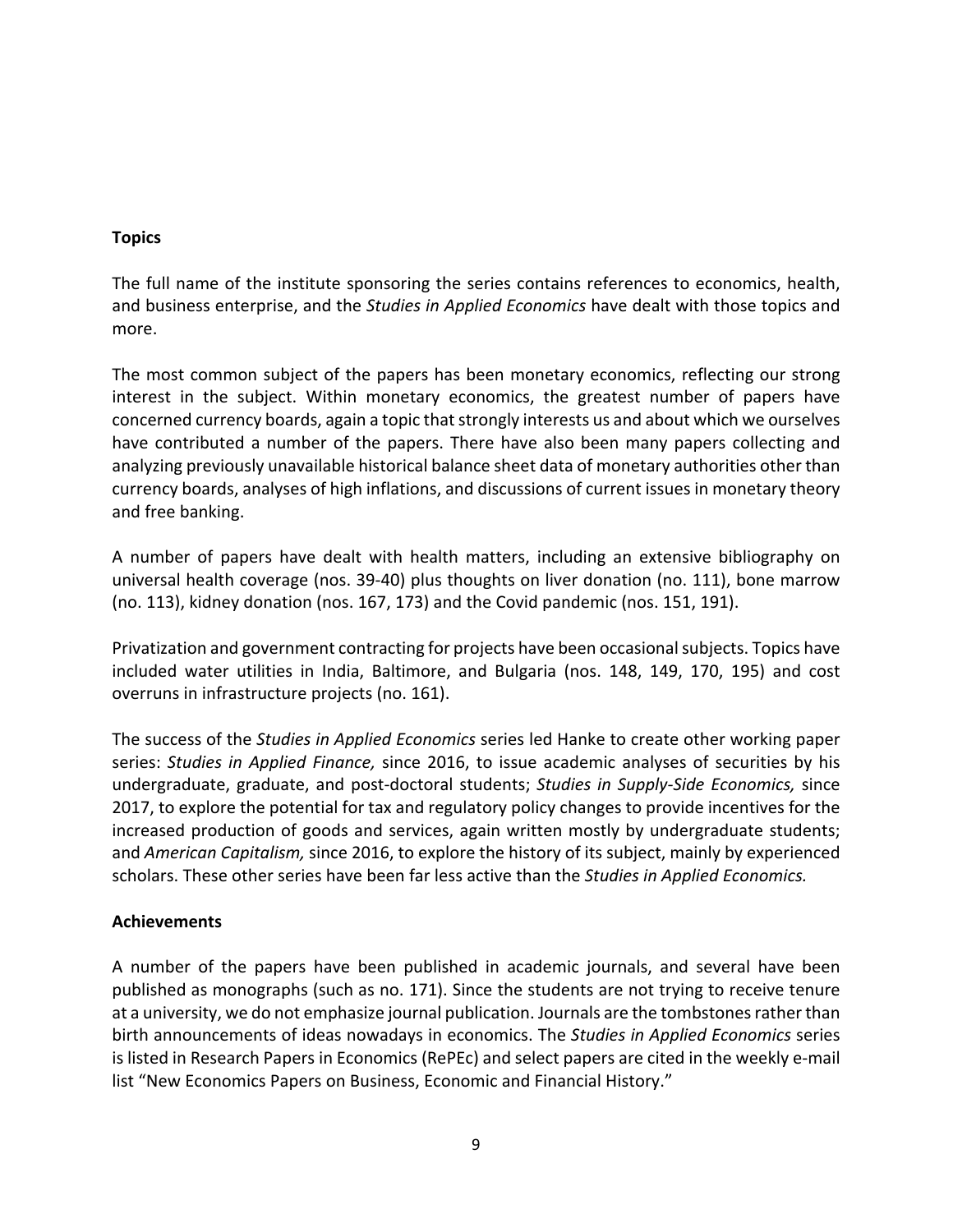Notable achievements of papers in the series include the following:

- A guide to the Digital Archive on Currency Boards. The archive, which is on the Institute website, and the guide are the only nearly complete works of their time for any monetary system (working paper no. 7).
- Comprehensive bibliographies of scholarly writings on two historically important but often neglected monetary systems, currency boards (nos. 1, 163) and free banking (no. 193).
- The first machine-readable weekly balance sheet of the Federal Reserve System from its beginning in 1914. The Federal Reserve Bank of St. Louis's widely used FRED (Federal Reserve Economic Data) database has incorporated the data with the authors' permission (nos. 73, 104, 114, 115).
- Previously unavailable monthly or annual balance sheet data for many other monetary authorities, including the First and Second Banks of the United States; currency boards; and the monopoly note-issuing banks of French West Africa, Egypt, and Madagascar (for example, nos. 25, 61, 74, 100, 103, 152.)
- A previously unpublished lecture by Milton Friedman (no. 186).
- Frontier papers on the principles and practice of aggregation, especially for money supply data (nos. 21, 59, 67, 91, 117).

The series has exceeded our expectations both in terms of the average quality of student papers and in terms of the willingness of experienced scholars and practitioners to write for it.

#### **Concluding Remarks**

To us, the most important aspect of the *Studies in Applied Economics* series is that it shows that bright undergraduates, appropriately guided, can do original research that makes a small contribution to knowledge. The series as it has developed at Johns Hopkins has had some advantages that do not exist elsewhere or would require substitutes if imitated.

Johns Hopkins students, among other things, score high on standardized tests, and Hanke's course attracts students who are well above average within the university. We do not think that a similar program would be feasible at a less selective university.

It is rare that students will have suitable ideas for research papers. The professor or department wishing to attempt a similar program would need to have a list of ideas for papers. Having a theme around which students could write multiple papers could be helpful, because it would enable later students to imitate the successes of earlier ones. Ideas for papers would also need to be tailored to the library and electronic resources readily available. An alternative approach would be for papers to take a more journalistic approach—for instance, to analyze a municipal budget department by department for effectiveness in spending.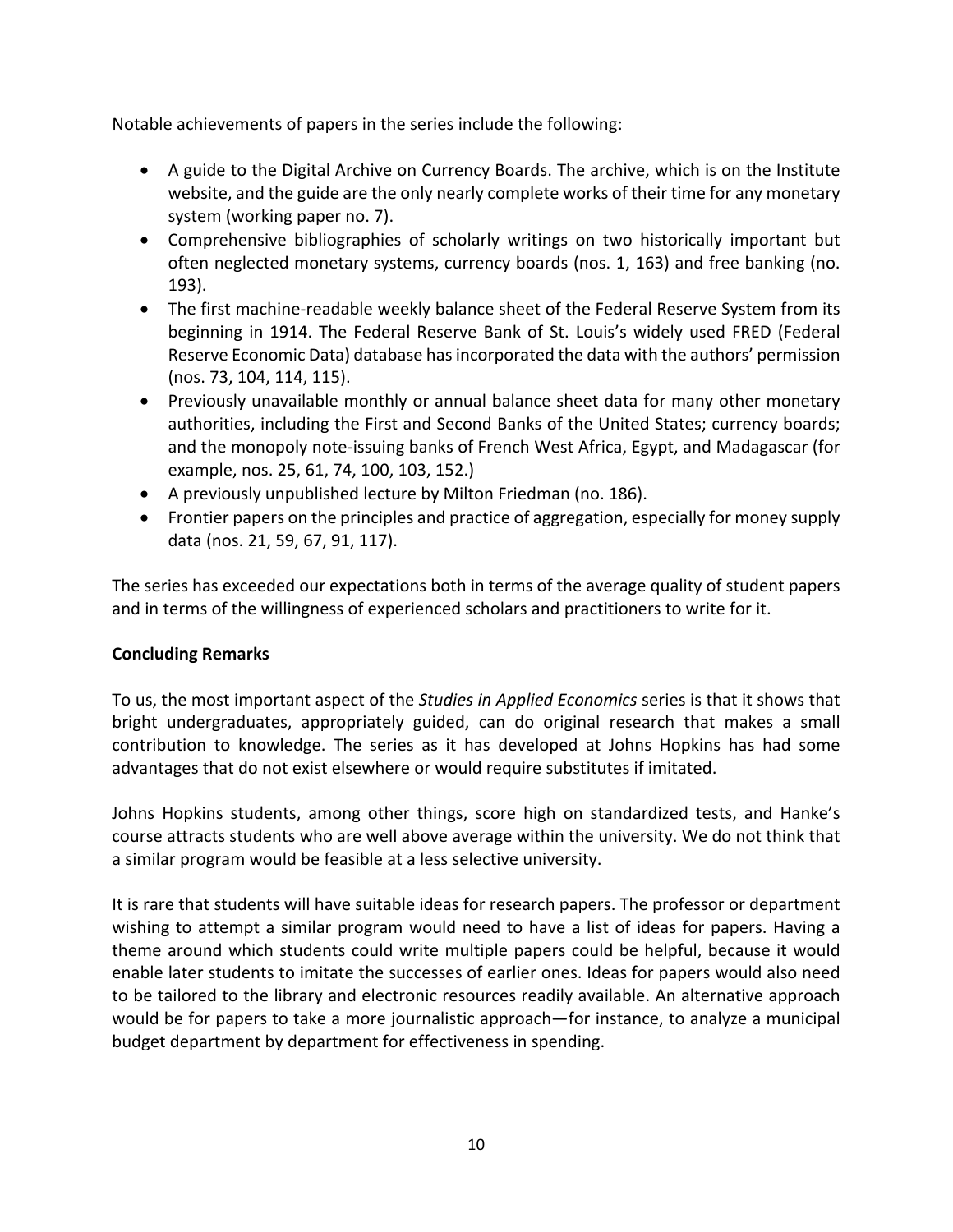The students themselves have mostly found writing the papers to be worthwhile. They were not always strongly interested in the topic they were researching, but the experience of doing original research (especially actually going to a library, which is less and less required in other courses), organizing it, receiving detailed comments on drafts, and, in most cases, performing an accompanying collection and analysis of data were things they had not experienced before or had not experienced with such intensity.

Working with students on developing their papers from ideas to completion takes 20-40 hours per paper. The time involved and the care needed to devise topics capable of completion in a semester make the process for generating the *Studies in Applied Economics*suitable only for small classes.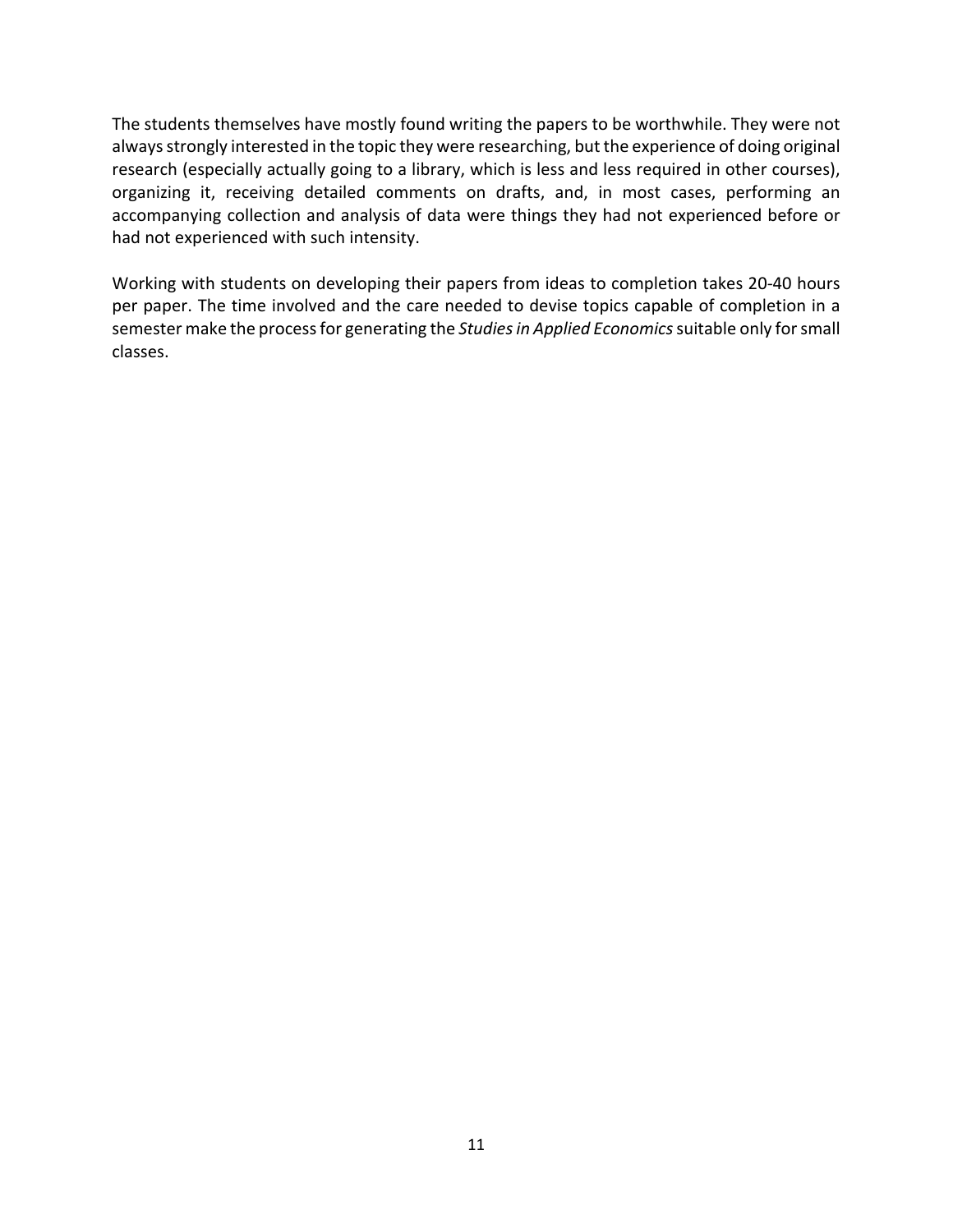#### **Appendix. The First 200** *Studies in Applied Economics*

\*Authors other than Steve Hanke, his Johns Hopkins University students, or Kurt Schuler †With accompanying spreadsheets, files, or app

- 1. June 2012: "On Currency Boards: An Updated Bibliography of Scholarly Writings" by Thomas Gross, Joshua Heft, and Douglas A. Rodgers (updated June 2013)
- 2. November 2012: "Bulgaria: Fifteen Years Later" by Steve H. Hanke
- 3. November 2012: "The Money Supply in Currency Boards" by Nicholas Krus
- 4. March 2013: "Did Argentina Have a Currency Board in the Mid 1880s?" by Adria Haimann
- 5. March 2013: "A Market Economy Manifesto for Bulgaria" by Steve H. Hanke
- 6. June 2013: "The Hong Kong Linked Rate Mechanism: Monetary Lessons for Economic Development" by Christopher L. Culp and Steve H. Hanke with a Preface by John Greenwood\*
- 7. September 2013: "Guide to the Digital Archive on Currency Boards" by Rahee Jung and Demilade Obayomi†
- 8. September 2013: "Tests of Currency Board Orthodoxy using High-Frequency Data" by Seung Jae Oh†
- 9. December 2013: "India's Paper Currency Department (1862-1935) as a Quasi Currency Board" by Charles Weintraub and Kurt Schuler† (subsequently published in the *Indian Journal of Economics & Business,* April 2014)
- 10. January 2014: "The Correspondence Between Annual and High-Frequency Data for Select Currency Boards" by Benjamin Tsoi and Nikolaos Kotoulas†
- 11. January 2014: "Introduction to the Implied Inflation Rate Data Set" by Oliver Simon†
- 12. February 2014: "Russian Currency and Finance" by Steve H. Hanke, Lars Jonung,\* and Kurt Schuler (translated from English to Russian)
- 13. March 2014: "The Currency Board Monetary System—The Case of Singapore and Hong Kong" by Chwee-huay Ow-Taylor\*
- 14. March 2014: "Reflections on 'Banker to the World'" by William R. Rhodes\*
- 15. April 2014: "Hyperinflation: An Interactive Visualization Web App" by Mitchell Shabani†
- 16. April 2014: "Globalization and Inflation: A Swiss Perspective" by John A. Tatom\*
- 17. April 2014: "The Ill-Fated Currency Board Proposal for Indonesia" by Ross H. McLeod\*
- 18. September 2014: "More News from New Street: Uncovering Stock Prices During the 1914 Wall Street Shutdown" by Ryan F. Bender & Anna Schneider†
- 19. September 2014: "Free Banking in Belgium, 1835-1850" by Patrick Mardini\* and Kurt Schuler (forthcoming in Kevin Dowd, editor, *The Experience of Free Banking,* 2nd edition)
- 20. October 2014: "The Constitutions (Founding Laws) and Comparable Features of Select Currency Boards in the Former British Empire" by Benjamin Tsoi (subsequently published in KSP Books: *Currency Boards – Vol. 2: Studies on Selected European Countries,* December 2020)
- 21. December 2014: "The Joint Services of Money and Credit" by William A. Barnett\* and Liting Su\*
- 22. December 2014: "Currency Board Financial Statements" by Nicholas Krus and Kurt Schuler
- 23. January 2015: "The Currency Systems of the United Kingdom Periphery" by Brandon Dixon\*† (subsequently published in KSP Books: *Currency Boards – Vol. 2: Studies on Selected European Countries,* December 2020)
- 24. January 2015: "Establishing an International Data Archive on Free Banking" by Kurt Schuler
- 25. January 2015: "The Currency Board Monetary System The Case of Malta (1939-1968)" by Lily Zhu† (subsequently published in KSP Books: *Currency Boards – Vol. 2: Studies on Selected European Countries,* December 2020)
- 26. January 2015: "An Inspection of Canada's Dominion Note Issue as a Currency Board-Like Regime" by Evan Adamo†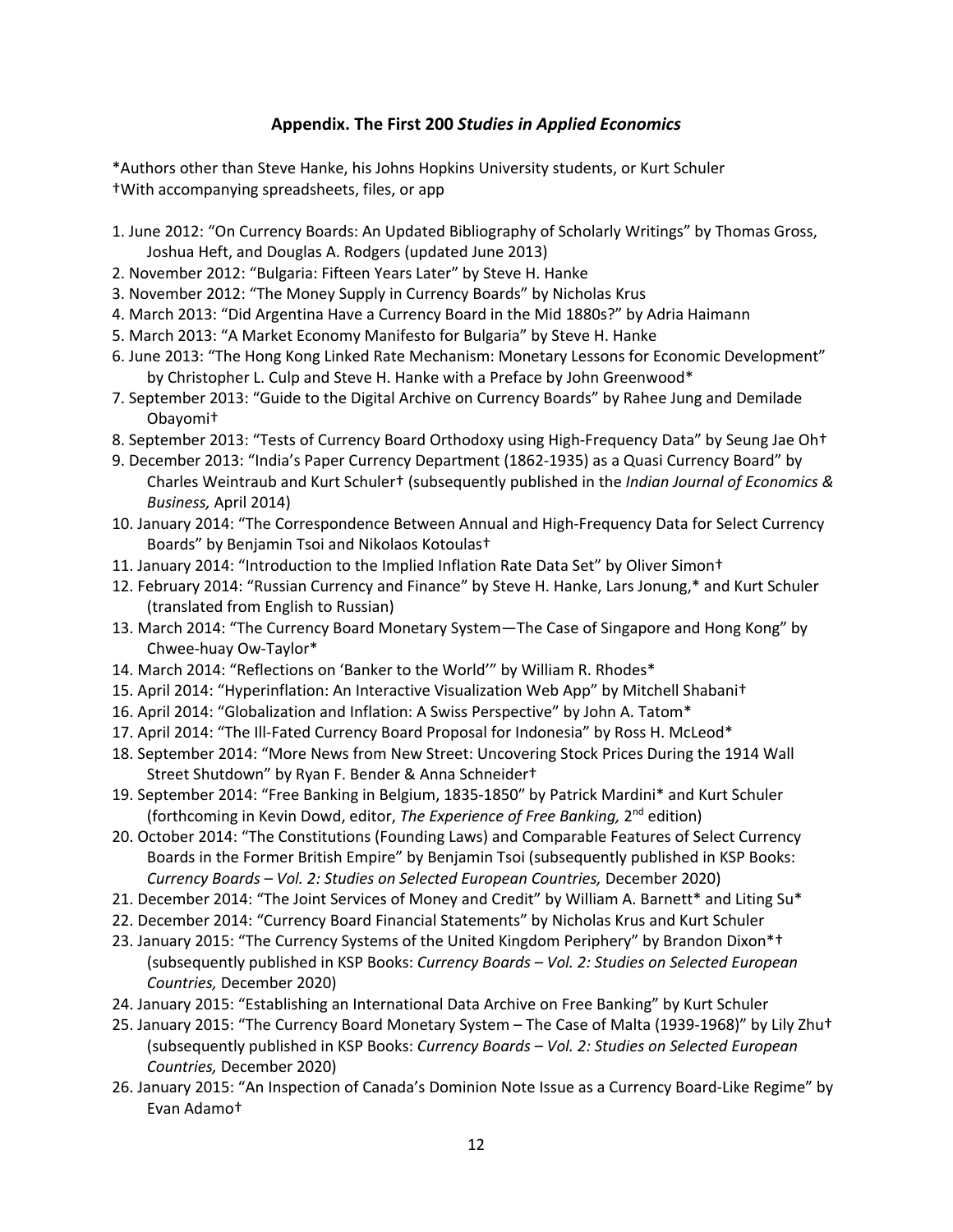- 27. March 2015: "Ukraine: Ten Shocks" by Yuri Poluneev\*
- 28. March 2015: "Government Self-Capture and the Decline of Nations" by Mark Zupan\*
- 29. March 2015: "Unofficial London Stock Trading During the Stock Exchange Suspension of 1914" by Matt Carey†
- 30. April 2015: "Estimating Percentage Changes in Nominal GDP for Select Currency Board Episodes, 1929-1950" by Joshua Hong (subsequently published in KSP Books: *Currency Boards – Vol. 1: Theory and Policy,* December 2020)
- 31. April 2015: "The Dollarizers" by Tristana Santos\*
- 32. April 2015: "Bifurcation of Macroeconometric Models and Robustness of Dynamical Inferences" by William A. Barnett\* and Guo Chen\*
- 33. April 2015: "A Comparison of Greece and Germany: Lessons for the Eurozone?" by Robert L. Hetzel\*
- 34. April 2015: "How 'Green' Are Green Bonds?" by Jeremy Fraenkel and Jackson Adams
- 35. May 2015: "Professor Hanke's Atelier: Reflections on the 'Bullpen' and Raphael's Workshop" by Alexis Dawson Gaillard\*
- 36. May 2015: "Reflections on the Rule of Law and Dollarization in Ecuador" by Steve H. Hanke
- 37. June 2015: "Government Finance and the Demand for Money The Relation Between Taxation and the Acceptability of Fiat Money" by Mack Ott\* and John A. Tatom\*
- 38. June 2015: "Collaboration with or without Coauthorship: Rocket Science Versus Economic Science" by William A. Barnett\*
- 39. July 2015: "Universal Health Coverage: An Annotated Bibliography" by Ilona Kickbusch,\* Jeffrey Sturchio,\* Tanya Mounier,\* Michaela Told,\* Amanda Fales,\* Thorsten Behrendt,\* and Lyndsey Canham\*
- 40. July 2015: "Universal Health Coverage: An Annotated Bibliography #2" by Ilona Kickbusch,\* Jeffrey Sturchio,\* Tanya Mounier,\* Michaela Told,\* Amanda Fales,\* Thorsten Behrendt,\* and Lyndsey Canham\*
- 41. September 2015: "An SVAR Approach to Evaluation of Monetary Policy in India: Solution to the Exchange Rate Puzzles in an Open Economy" by William A. Barnett,\* Soumya Suvra Bhadury,\* and Taniya Ghosh\*
- 42. September 2015: "The Hungarian Hyperinflation A Look into the Production Side" by Vinitha Kumar†
- 43. December 2015: "How the Panic of 1907 Passed Argentina By" by Alexandra Popkin† (subsequently published in the KSP *Journal of Economics Bibliography,* December 2019)
- 44. January 2016: "Before Entering the East African Currency Board: The Case of Zanzibar (1908-1935)" by Marissa Licursi†
- 45. January 2016: "Prospects for a Currency Board in Iceland" by Alexander Mabie† (subsequently published in KSP Books: *Currency Boards – Vol. 2: Studies on Selected European Countries,*  December 2020)
- 46. January 2016: "An Analysis of Seychelles' Currency Board (1914-1978)" by Tanay Agarwal†
- 47. February 2016: "Adam Smith's Theory of Money and Banking" by Nicholas A. Curott\*
- 48. February 2016: "What Caused the Recession of 1797?" by Nicholas A. Curott\* and Tyler A. Watts\*
- 49. February 2016: "The Currency Boards of Trinidad (1906-1951) and Barbados (1938-1951)" by Sidharth Sah†
- 50. February 2016: "The Currency Board Monetary System over 100 Years in Bermuda (1915-2015)" by John Stanton†
- 51. March 2016: "How a Central Bank's Policies Undermine a Troubled Currency and Exacerbate Recession: The Case of Ukraine" by Yuri Poluneev\* (subsequently published in KSP Books*: Currency Boards – Vol. 1: Theory and Policy,* December 2020)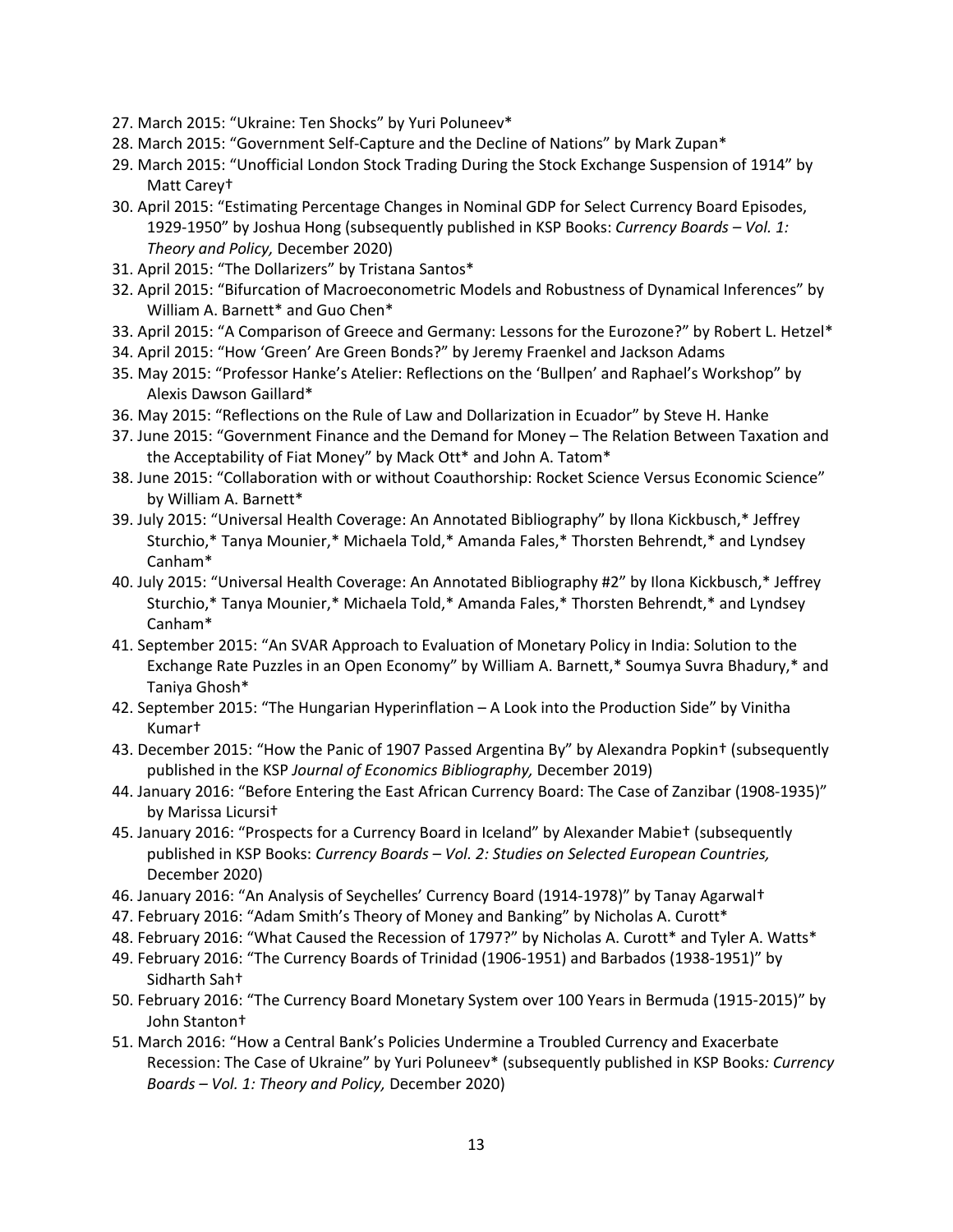- 52. March 2016: "The Currency Board Monetary System A Survey of Financial Crises" by Miloni Madan and Alec Maki† (subsequently published in KSP Books: *Currency Boards – Vol. 1: Theory and Policy,* December 2020)
- 53. March 2016: "The Malayan Currency Board (1938-1967)" by Josephine George†
- 54. June 2016: "The Eastern Caribbean Central Bank: Probably Not a Currency Board" by Henry Carpenter†
- 55. June 2016: "Remembrances of a Currency Reformer: Some Notes and Sketches from the Field" by Steve H. Hanke (subsequently published in KSP Books: *Currency Boards – Vol. 1: Theory and Policy,*  December 2020)
- 56. June 2016: "Why Negative Rates are Not a Solution for Japan or the Eurozone" by John Greenwood\*
- 57. July 2016: "An Analysis of Qatar and Dubai's Currency Board (1966-1973)" by Saksham Bhandari† (subsequently published in the KSP *Journal of Economics Library,* June 2018)
- 58. July 2016: "How Close to Currency Boards Are Gulf Cooperation Council Central Banks?" by Chris Zou† (subsequently published in KSP Books: *Currency Boards – Vol. 1: Theory and Policy,* December 2020)
- 59. August 2016: "Nowcasting Nominal GDP with the Credit-Card Augmented Divisia Monetary Aggregates" by William A. Barnett,\* Marcelle Chauvet,\* Danilo Leiva-Leon,\* and Liting Su\*
- 60. September 2016: "Currency Board Monetary System: The Case of British Honduras (1894-1976)" by Preston Wessells†
- 61. September 2016: "The Cayman Islands Currency Board and the Cayman Islands Monetary Authority" by Edward Li†
- 62. September 2016: "Issues in Venezuelan Monetary and Economic Reform" by María Belén Wu†
- 63. October 2016: "An Economic Analysis of the Bahamas Currency Board" by Philip Prokos†
- 64. October 2016: "On Why Bulgaria Should Not Formally Join the Eurozone" by Steve H. Hanke
- 65. October 2016: "From God's Particle to Dark Matter" by Joachim Mnich\*
- 66. October 2016: Review of "Trade, Development, and Political Economy in East Asia" by Joe Studwell\*
- 67. October 2016: "Risk Adjustment of the Credit-Card Augmented Divisia Monetary Aggregates" by William A. Barnett\* and Liting Su\*
- 68. December 2016: "Asuntos en la reforma monetaria y económica de Venezuela" by María Belén Wu†
- 69. December 2016: "Venezuela Enters the Record Book The 57th Entry in the Hanke-Krus World Hyperinflation Table" by Steve H. Hanke and Charles Bushnell
- 70. January 2017: "An Analysis of the Performance of Currency Boards" by Rachmiel Joseph Naness (subsequently published in KSP Books: *Currency Boards – Vol. 1: Theory and Policy,* December 2020)†
- 71. January 2017: "Interview with William A. Barnett, Fellow at the Johns Hopkins Institute for Applied Economics, Global Health, and the Study of Business Enterprise" by Apostolos Serletis\*
- 72. January 2017: "The Burma Currency Board" by Alexandra Diehl†
- 73. January 2017: "Insights from the Federal Reserve's Weekly Balance Sheet, 1914-1941" by Justin Chen and Andrew Gibson†
- 74. February 2017: "An Analysis of the Balance Sheet of the First Bank of the United States" by Adil Javat†
- 75. February 2017: "Is South Sudan Hyperinflating?" by Steve H. Hanke
- 76. March 2017: "Venture Capital Activity and Performance in Healthcare and Medical Innovation" by Pythagoras Petratos\*
- 77. March 2017: "History Rhymes A Comparison of China Today with Japan in the 1920s" by John Greenwood\*
- 78. March 2017: "On Venezuela's Tragic Meltdown" by Steve H. Hanke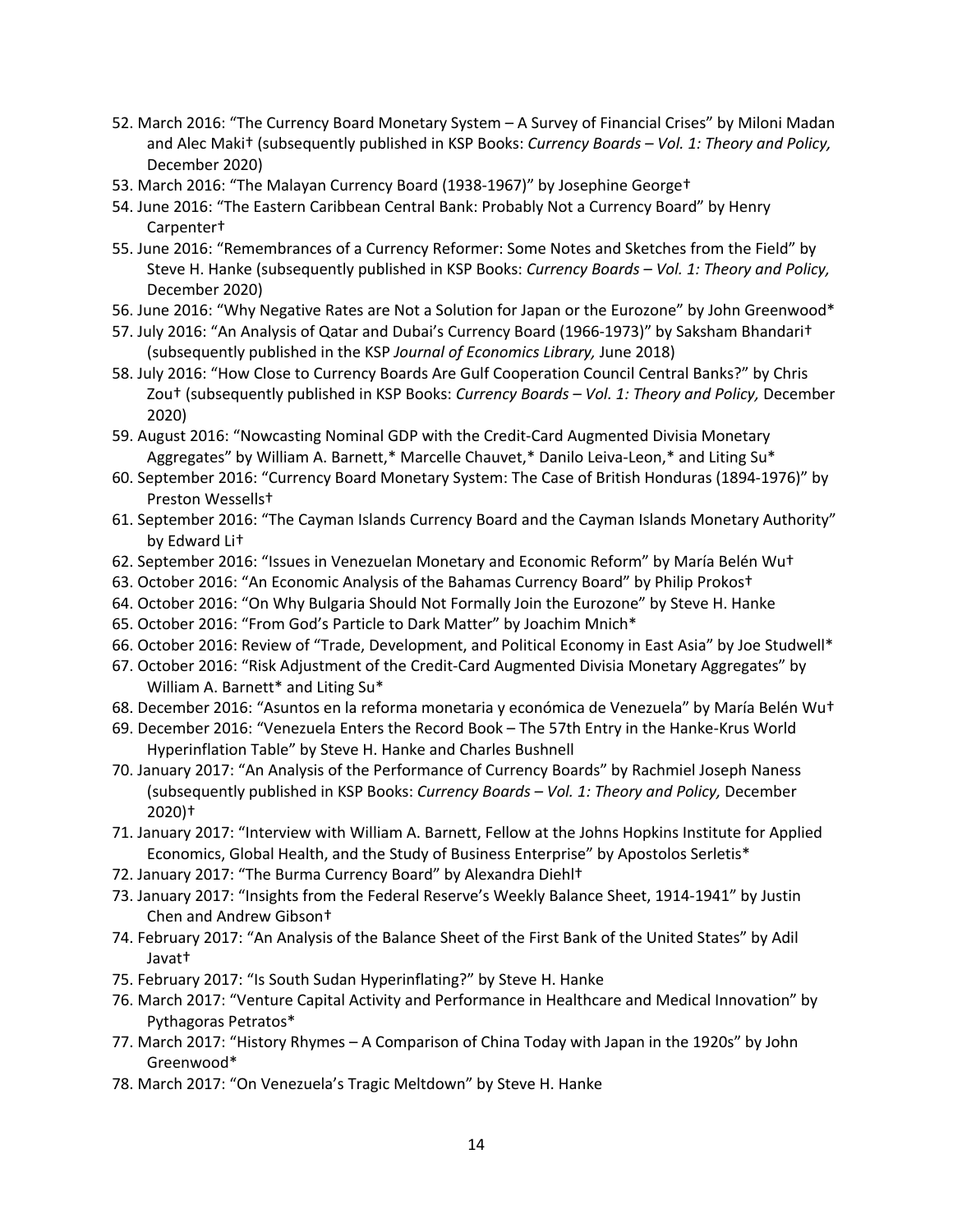- 79. April 2017: "History, Policies and Financial Statements of the Irish Currency Commission and the Central Bank of Ireland (1927-1979)" by Charlie Wang† (subsequently published in the KSP *Journal of Economics Bibliography,* March 2019, and KSP Books: *Currency Boards – Vol. 2: Studies on Selected European Countries,* December 2020)
- 80. April 2017: "How to Fix the Fed" by John A. Tatom\*
- 81. May 2017: "A Survey of Venezuelan Public Opinion on the Replacement of Either the Bolivar with the U.S. Dollar or the Central Bank of Venezuela with a Currency Board" by Steve H. Hanke and Maria Belén Wu
- 82. May 2017: "Prominent Economists' Views: China's Exchange Rate—Fixed or Floating?" by Ginny Yang
- 83. July 2017: "An Analysis of the Impact of RMB Depreciation on Hong Kong" by Richard (Ziyuan) Li (subsequently published in the KSP *Journal of Economics Bibliography,* December 2019)
- 84. July 2017: "Hyperiflation latente Gefahr oder nu rein historisches Trauma?" by Markus Rechsteiner\*
- 85. September 2017: "Zimbabwe's Unorthodox Dollarization" by Erik Bostrom†
- 86. September 2017: "British Imperialism and Portfolio Choice in the Currency Boards of Palestine, East Africa, and West Africa" by Tal Boger\*† (subsequently published in the KSP *Journal of Social and Administrative Sciences,* December 2018)
- 87. September 2017: "Financial Deepening and Economic Growth in Select Emerging Markets with Currency Board Systems: Theory and Evidence" by Yujuan Qiu†
- 88. September 2017: "Analysis of the Estonian Currency Board" by Andreas Katsist (subsequently published in KSP Books: *Currency Boards – Vol. 2: Studies on Selected European Countries,*  December 2020)
- 89. October 2017: "The Tongan Board of Commissioners of Currency (1935-1989): Not an Orthodox Currency Board" by Cameron C. Little†
- 90. October 2017: "Zimbabwe Hyperinflates, Again: The 58th Episode of Hyperinflation in History" by Steve H. Hanke and Erik Bostrom
- 91. October 2017: "Financial Firm Production of Inside Monetary and Credit Card Services: An Aggregation Theoretic Approach" by William A. Barnett\* and Liting Su\*
- 92. October 2017: "Did the Philippine Islands Have a Currency Board during the American Colonization Period?" by Ryan Freedman† (subsequently published in the KSP Journals' *Turkish Economic Review,* September 2018)
- 93. October 2017: "An Analysis of the Bank of Chosen's Balance Sheet" by Jieun Park†
- 94. December 2017: "Trends in Net Foreign Reserves since World War II" by Austin Kwon†
- 95. December 2017: "An Examination of the Former Centrally Planned Economies 25 Years After the Fall of Communism" by James D. Gwartney\* and Hugo Montesinos\*
- 96. December 2017: "New Zealand's Early Monetary History and the Colonial Bank of Issue, 1840-1856" by Ronan Corgel† (subsequently published in the KSP *Journal of Economics Bibliography,* December 2018)
- 97. January 2018: "Feasibility Study on the Implementation of a Unified Currency in the Gulf Cooperation Council" by Faris Mazen Omair (subsequently published in the KSP *Journal of Economics Bibliography,* June 2018, and KSP Books: *Currency Boards – Vol. 1: Theory and Policy,* December 2020)
- 98. January 2018: "Supply-Side Economics and the 2017 Tax Act" by Clark Johnson\*
- 99. January 2018: "Outsourcing Embryos: An Examination of the Maternal Surrogacy Market" by Deepan Islam (subsequently published in the KSP *Journal of Social and Administrative Sciences,* June 2018)
- 100. January 2018: "A Balance Sheet Analysis of the Banque de l'Afrique Occidentale" by Siwei Bian†
- 101. April 2018: "An Analysis of the United States Bank of Pennsylvania (1836-1841)" by Zackary Baker†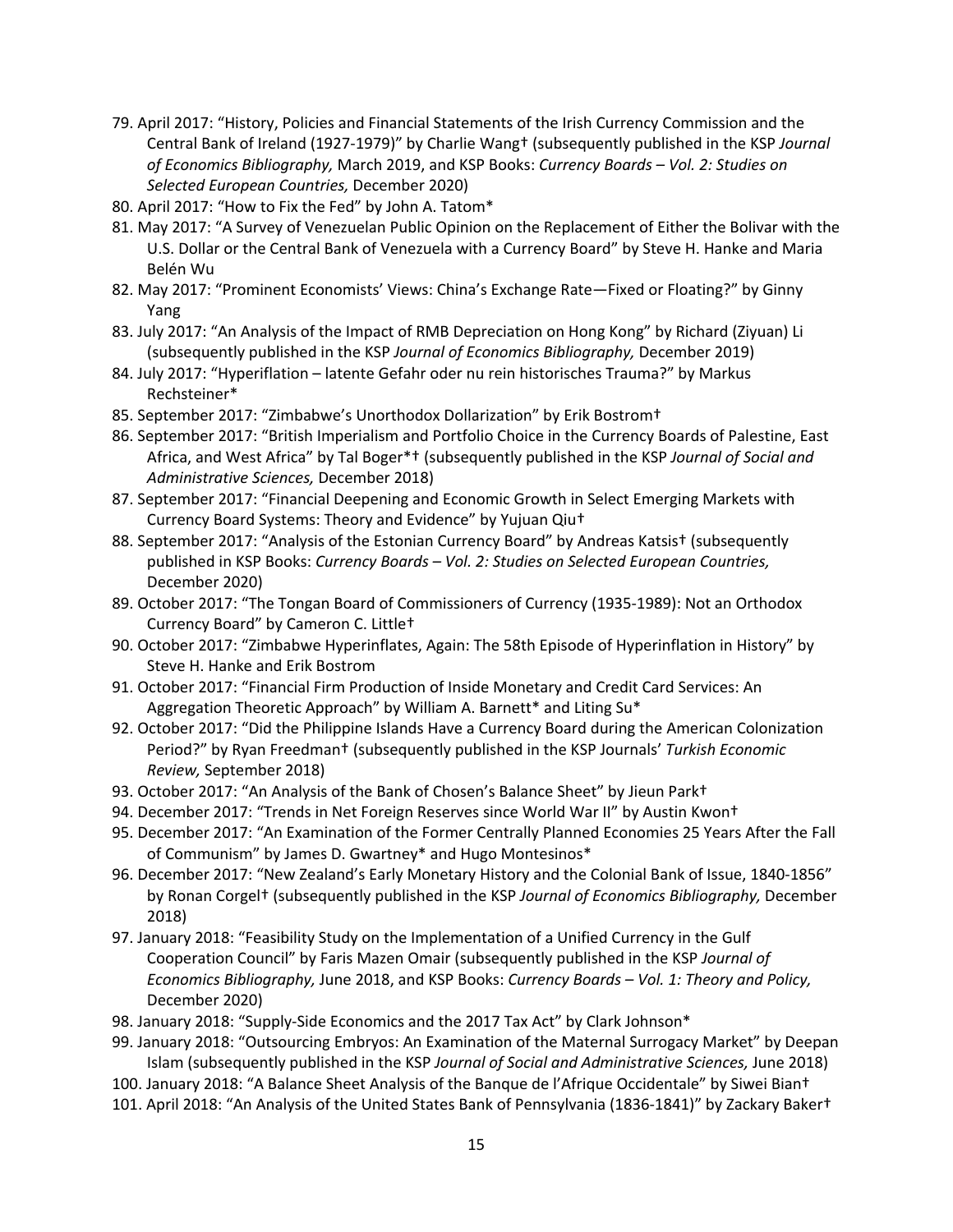- 102. May 2018: "Inflation in Eastern China during the Second Sino-Japanese War" by Michelle Li† (subsequently published in the KSP *Journal of Economics Library,* December 2019)
- 103. May 2018: "Prospects for a Currency Board in the Arab Republic of Egypt" by Dani Kiyasseh and David Gumino† (subsequently published in the KSP *Journal of Economics Bibliography,* September 2019)
- 104. May 2018: "Insights from the Federal Reserve's Weekly Balance Sheet, 1942-1975" by Cecilia Bao and Emma Paine†
- 105. May 2018: "Hong Kong: The Currency Board's Autopilot Kicks in at 7.85" by John Greenwood\*
- 106. May 2018: "Why Fiscal and Phillips Curve Theories of Inflation are not Working" by John Greenwood\*
- 107. June 2018: "Remembrances of CU" by Steve H. Hanke
- 108. June 2018: "Is American Manufacturing in Decline?" by Kevin L. Kliesen\* and John A. Tatom\*
- 109. June 2018: "The Path Ahead for Bulgaria Through the Eyes of Steve Hanke" by Steve H. Hanke (subsequently published in the KSP Journals' *Turkish Economic Review,* March 2020)
- 110. June 2018: "Some Like the Economy Hot: Or, Reviving the Monetarist. Keynesian Debate" by Robert L. Hetzel\*
- 111. June 2018: "The Case for a Market for Livers" by Nikhil Ramanathan (subsequently published in the KSP *Journal of Economic and Social Thought,* December 2018)
- 112. June 2018: "On Turkey's Precarious Economic Situation" by Steve H. Hanke (subsequently published in the KSP Journals' *Turkish Economic Review*, June 2018)
- 113. July 2018: "An Examination of the Issue of Bone Marrow Compensation" by Valerie Vilariño (subsequently published in the KSP *Journal of Social and Administrative Sciences,* September 2018)
- 114. July 2018: "Insights from the Federal Reserve's Weekly Balance Sheet, 1976-2017" by Nicholas Fries†
- 115. July 2018: "The Federal Reserve System's Weekly Balance Sheet since 1914" by Cecilia Bao, Justin Chen, Nicholas Fries, Andrew Gibson, Emma Paine, and Kurt Schuler† (data subsequently published in the Federal Reserve Bank of St. Louis Federal Reserve Economic Data [FRED} database)
- 116. July 2018: "Evaluating the Fijian Board of Commissioners of Currency" by David Tammaro†
- 117. August 2018: "Monetary Services Aggregation under Uncertainty: A Behavioral Economics Extension Using Choquet Expectation" by William A. Barnett,\* Qing Han,\* and Jianbo Zhang\*
- 118-123. August 2018: "Inflation by the Decades" series by Steve H. Hanke and Tal Boger\*
- 124. September 2018: "Prospects for Argentina under IMF Surveillance" by John Greenwood\*
- 125. September 2018: "Was the Cassa per la Circolazione Monetaria della Somalia an Orthodox Currency Board?" by Noah Naparst†
- 126. September 2018: "Forecasting Inflation in Iran by Applying Machine Learning Algorithms to PPP Lag" by Tal Boger\*
- 127. September 2018: "On Israel's 'Hyperinflation'" by Tal Boger\*
- 128. October 2018: "The Bank of France and the Gold Dependency: Observations on the Bank's Weekly Balance Sheets and Reserves, 1898-1940" by Robert Yee\*†
- 129. November 2018: "Equity Release: Another *Equitable* in the Making" by Dean Buckner\* and Kevin Dowd\*
- 130. January 2019: "Inflation and Economic Activity in Suriname" by Gavin Ooft\* (subsequently published in the KSP *Journal of Economics Library,* September 2019)
- 131. January 2019: "In Consideration of Economic Sanctions" by Lauren Ralph
- 132. January 2019: "The Balance Sheets of the Bank of the United States" by Zackary Baker, George Gulino, Adil Javat, and Kurt Schuler†
- 133. January 2019: "Commodity and Foreign Exchange Trading Some Notes and High Points" by Steve H. Hanke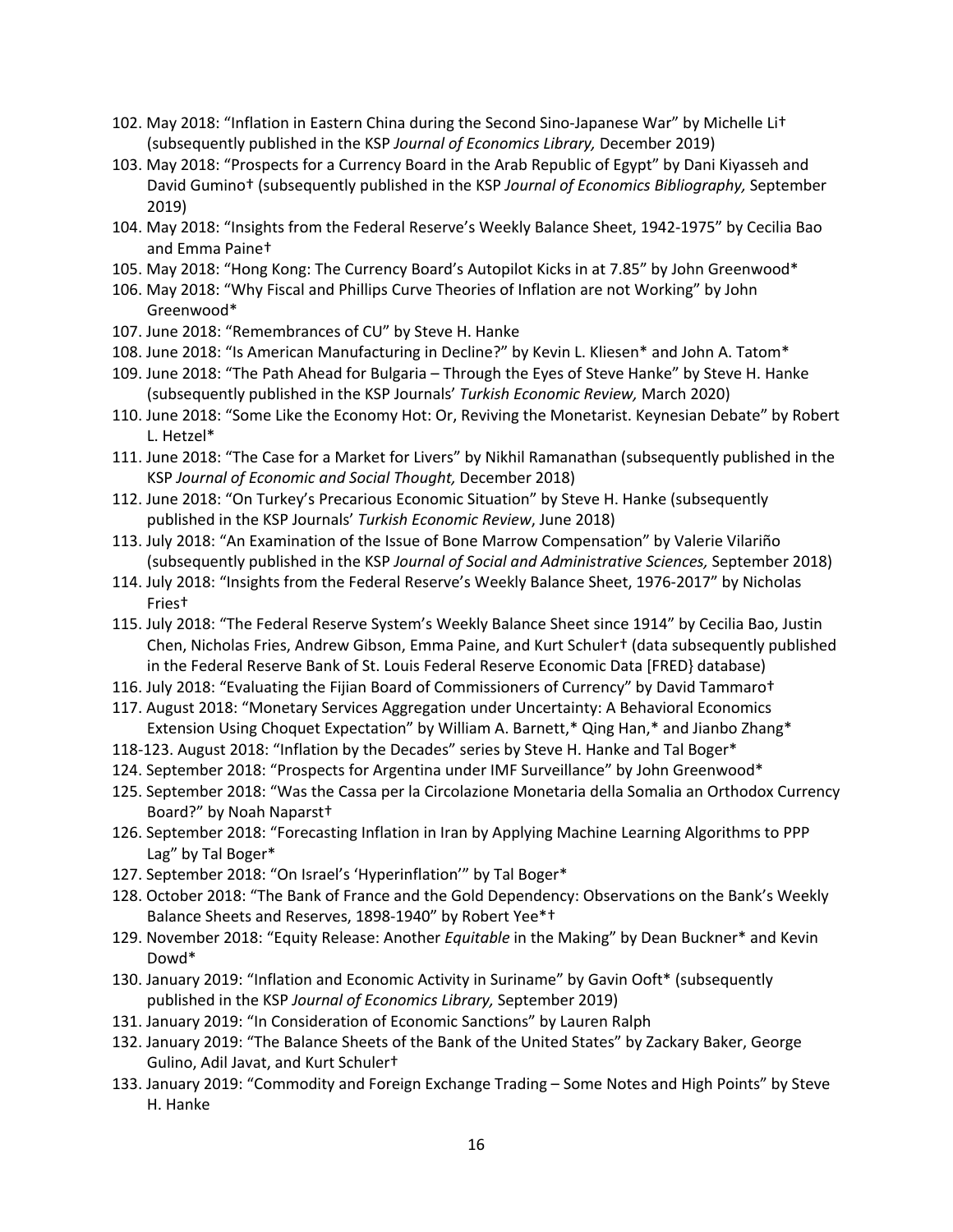- 134. March 2019: "A Plan for Dollarizing Argentina" by Jorge C. Ávila\* (subsequently published in the KSP Journals' *Turkish Economic Review,* September 2019)
- 135. May 2019: "Remembrances from Montenegro's Momentous Currency Reform: The 1999 Adoption of the German Mark" by Steve H. Hanke (subsequently published in KSP Books: *Currency Boards – Vol. 2: Studies on Selected European Countries,* December 2020)
- 136. May 2019: "Jamaica's Currency Board, 1920-1961, and a Comparison with Its Central Bank" by Eashan Gupta, Matthew Auran, and Dylan Frankenfield† (subsequently published in the KSP *Journal of Economics Bibliography,* September 2019)
- 137. July 2019: "Unconventional Monetary Theories in Modern Middle Eastern Economic Schools" by Tohid Atashbar
- 138. September 2019: "Econ 101: Currency Manipulation" by Warren Coats\*
- 139. October 2019: "Capital Control, Exchange Rate Regime, and Monetary Policy: Indeterminacy and Bifurcation" by William A. Barnett\* and Jingxian Hu\*
- 140. November 2019: "On Extending the Currency Board Principle in Bulgaria: Long Live the Currency Board" by Steve H. Hanke and Todor Tanev\* (subsequently published in KSP Books: *Currency Boards – Vol.2: Studies on Selected European Countries,* December 2020)
- 141. November 2019: "A Blueprint for Creating a 'Non-Conventional Unconventional' Monetary System and Arrangement" by Tohid Atashbar\*
- 142. December 2019: "Shilnikov Chaos, Low Interest Rates, and New Keynesian Macroeconomics" by William A. Barnett,\* Giovanni Bella,\* Taniya Ghosh,\* Paolo Mattana,\* and Beatrice Venturi\*
- 143. December 2019: "A Balance Sheet Analysis of the CFA Franc Zone" by Spencer Abrohms with Kurt Schuler†
- 144. January 2020: "Forecasting Monthly Inflation: An Application to Suriname" by Gavin Ooft\*
- 145. February 2020: "New Underlying Trends in China's Cross-Border Investments" by David Yu\* (subsequently published in the KSP *Journal of Economics Bibliography,* December 2020)
- 146. February 2020: "The Privatization of Social Security in Chile" by Ryan Baber and Edward Taufer
- 147. February 2020: "A Balance Sheet Analysis of the Banque de Syrie et du Liban" by Ivy Wang†
- 148. February 2020: "An Analysis of the Indian Water Crisis and Privatization" by Eashan Gupta
- 149. February 2020: "Baltimore's Water Utility Crisis and the Potential of Privatization" by Hunter **Hopkins**
- 150. February 2020: "Prof. Dr. Steve Hanke: In 1997-2001 Privatizations in Bulgaria Were Dirty" by Steve H. Hanke
- 151. March 2020: "Policy Responses to the COVID-19 Pandemic" by Alexandria Edwards
- 152. March 2020: "A Balance Sheet Analysis of the Banque de Madagascar et des Comores" by John Marshall Flood\*†
- 153. April 2020: "Prof. Dr. Steve Hanke's Five Part Exclusive Interview with Petia Minkova, Deputy Editor in Chief of 168 Hours" by Steve H. Hanke
- 154. April 2020: "Prof. Dr. Steve H. Hanke's Exclusive Interview with Daniela Yakova of Bulgarian National Radio's Most Listened to 'Horizont' Channel, '12+3' Program" by Steve H. Hanke
- 155. May 2020: "In a New World, New Thinking is Required: Why the Prioritization of Resources is Crucial to New Zealand's Economic Recovery in the Wake of Covid-19" by Roger Douglas\* and Robert MacCulloch\* (subsequently published in the *KSP Journal of Economic and Social Thought,*  December 2020)
- 156. May 2020: "A Practical Mathematical Model for Implicit Export Taxes" by Jianda Chen and Samuel Choi
- 157. May 2020: "The March Towards Poverty" by Roger Douglas,\* Robert MacCulloch,\* and Hugh McCaffrey\* (subsequently published in the KSP *Journal of Economic and Social Thought,* December 2020)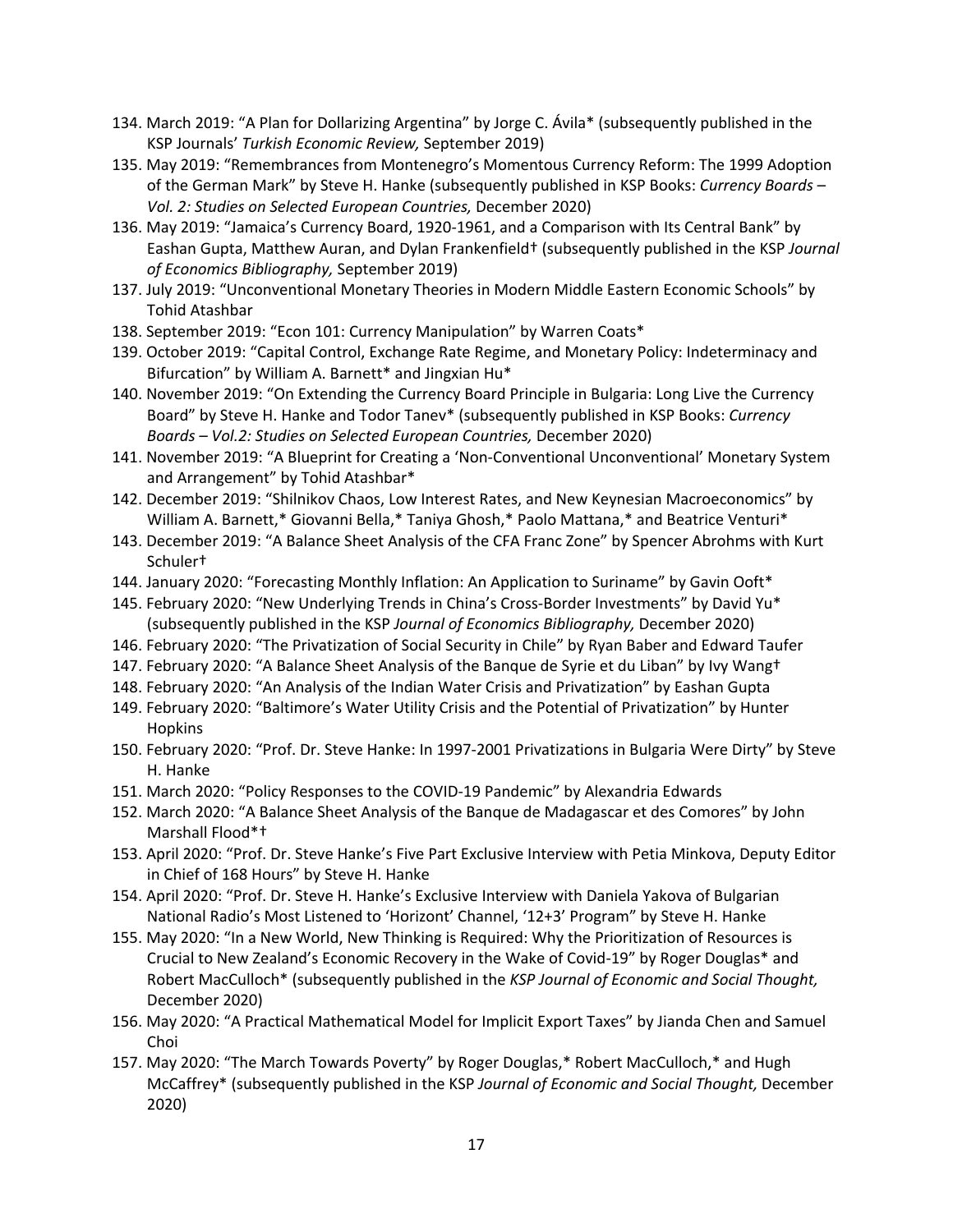- 158. May 2020: "Prof. Dr. Steve H. Hanke's Exclusive Interview with Ivan Djurdjevic, Deputy Editor in Chief of *Blic* Newspaper" by Steve H. Hanke
- 159. June 2020: "Universal Time Could Remedy Social Jetlag" by Taylor Chan
- 160. June 2020: "A Model of Parallel Currencies Under Free Floating Exchange Rates" by Juan Castañeda,\* Sebastian Damrich,\* and Pedro Schwartz\*
- 161. June 2020: "Cost Overruns in Infrastructure Projects: Evidence and Implications" by Alexandria Edwards
- 162. August 2020: "The Currency Board of Brunei Darussalam" by Jonah Bennett†
- 163. August 2020: "On Currency Boards An Updated Bibliography of Scholarly Writings (2020)" by John Strezewski
- 164. September 2020: "Reflections on Zimbabwe's Past and Future: Tradeoffs Between the Lexus and the Baobab Tree" by Craig J. Richardson\* (subsequently published in the KSP *Journal of Economics Library,* December 2020)
- 165. October 2020: "Modelling Exchange-Rate Volatility with Commodity Prices" by Sailesh Bhaghoe\* and Gavin Ooft\*
- 166. October 2020: "The Presence and Failure of Big Government in the Coronavirus Crisis" by Carmela Irato
- 167. October 2020: "Kidney Disease, Donation, and Transplantation in East Africa" by Peter Mpaka Ayamba\*
- 168. November 2020: "A Comprehensive Overview of Past Currency Board Constitutions" by Huong Nguyen, Jonathan Susilo, and Dominique Eric Varier†
- 169. November 2020: "The Financial Firefighter's Manual" by Kurt Schuler
- 170. November 2020: "The Bulgarian Water Crisis and Privatization" by Logan Calichman
- 171. December 2020: "Critique of Commutopia: On an Economic Concept of the New Left" by Heinz Schimmelbusch\*
- 172. February 2021: "The Balance Sheet of the Exchange Stabilization Fund, 1934-2019" by Jiemin Sheng\*†
- 173. February 2021: "An Overview of and a Proposed Reform for the Organ Procurement System of the United States" by Spencer Ryan
- 174. March 2021: "A Quantity Theory Framework for Thinking about Monetary Policy" by Robert L. Hetzel\*
- 175. March 2021: "Influencers on Economic Issues in Latin America, Spain and the United States" by Carlos Newland,\* Juan Carlos Rosiello,\* and Roberto Salinas\*
- 176. March 2021: "Nowcasting Quarterly GDP Growth in Suriname with Factor-MIDAS and Mixed-Frequency VAR Models" by Sailesh Bhaghoe\* and Gavin Ooft\*
- 177. April 2021: "The Money Value Problem: Convertibility & Stable Prices Revisited" by David C. Patterson\*
- 179. April 2021: "The Time Has Come to Permanently Retire All Our Caribbean Currencies" by DeLisle Worrell\*
- 178. April 2021: "Robert Mundell, 1932-2021: Ahead of his Time" by Miranda Xafa\*
- 180. May 2021: "Will the Pandemic Bulge in Money Cause High Inflation?" by Robert L. Hetzel\*
- 181. May 2021: "The 'Bullpen' Alumni Survey: Prof. Hanke's Classes as Preparation for Post-Graduation" by Cecilia Taylor
- 182. June 2021: "Remembering Milton Friedman A Eulogy" by John Greenwood\*
- 183. June 2021: "Influencers on Economic Issues in Latin America, Spain and the United States II" by Carlos Newland,\* Juan Carlos Rosiello,\* and Roberto Salinas\*
- 184. June 2021: "The Palestine Currency Board: Its History and Currency" by Howard M. Berlin\*
- 185. June 2021: "Bukele's Bitcoin Blunder" by Steve H. Hanke, Nicholas Hanlon, and Mihir Chakravarthi